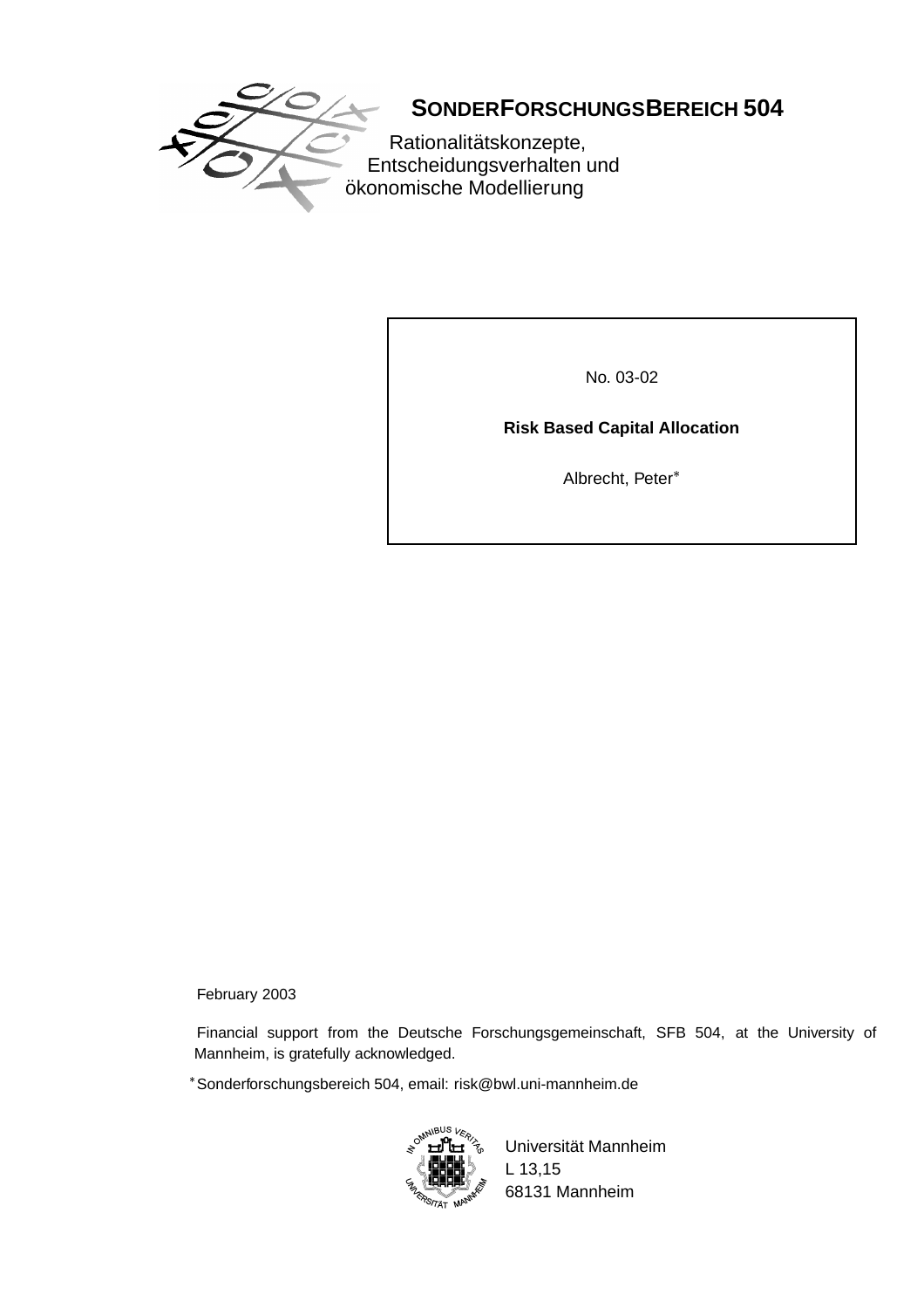# **Risk Based Capital Allocation**

Peter Albrecht Institute for Insurance Science University of Mannheim D-68131 Mannheim, Schloss Germany p.albrecht@bwl.uni-mannheim.de

Contribution prepared for: Encyclopedia of Actuarial Science John Wiley & Sons 2004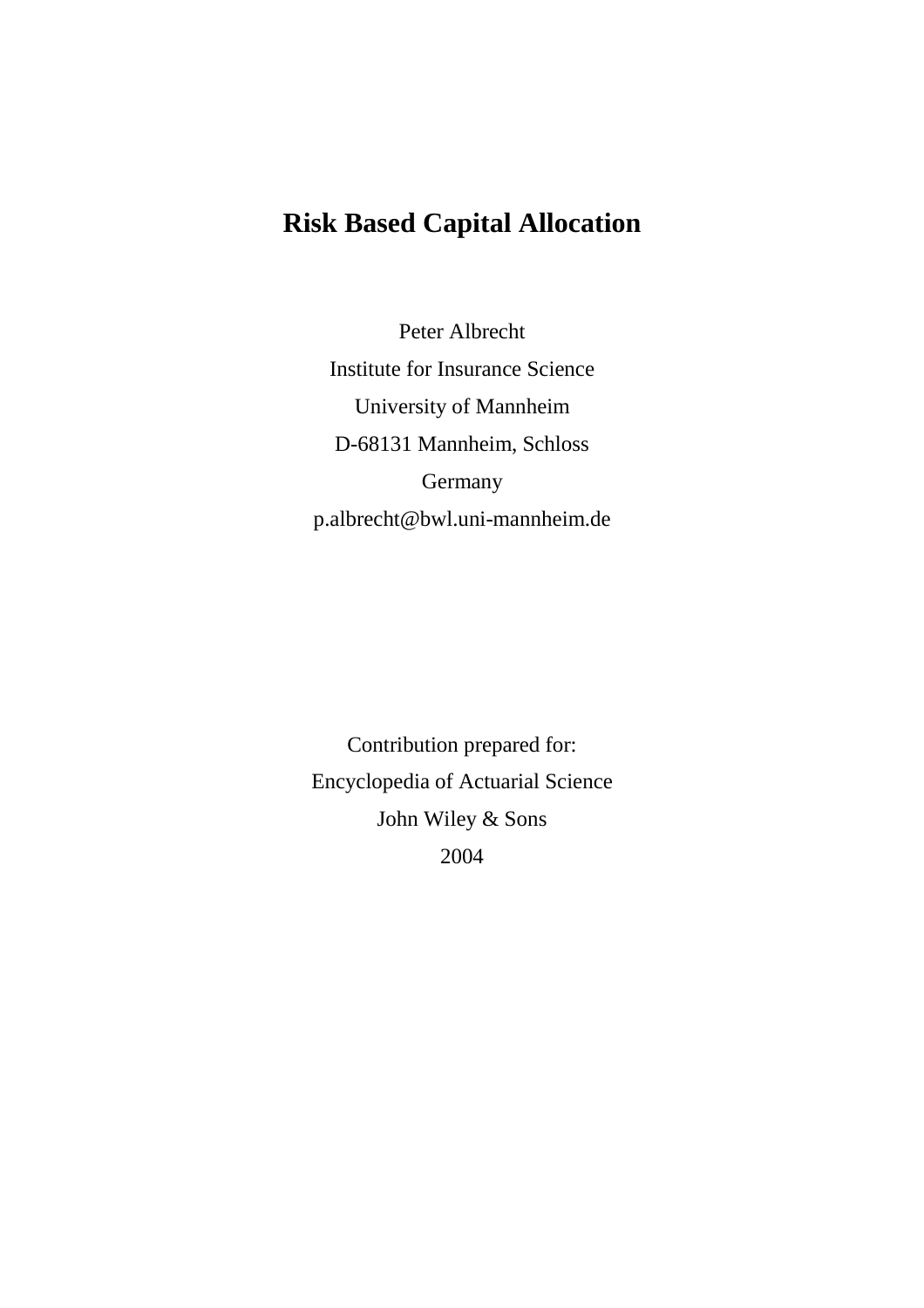# **1 Introduction**

The present contribution is intended to serve as a survey of techniques of risk based capital allocation. Before going into technical detail, however, some words have to be lost on the conceptions of risk based capital and capital allocation.

As opposed to e.g. equity capital, regulatory capital or capital invested, the conception of risk based capital or risk adjusted capital<sup>1</sup> RAC is usually understood to be a purely internal capital conception. Culp [3, p. 16] defines risk based capital as the smallest amount of capital a company must set aside to prevent the net asset value or earnings of a business unit from falling below some "catastrophic loss" level. Because this capital is never actually invested, RAC is an *imputed* buffer against unexpected and intolerable losses. As well the allocation of risk based capital is usually understood as a *notional* or *pro forma* allocation of capital.<sup>2</sup>

Both the determination and allocation of risk based capital are elements of risk-adjusted performance management (RAPM), which is typically based on a performance measure of the RORAC (return on risk-adjusted capital)-type<sup>3</sup>

$$
RORAC = \frac{\text{net income}}{RAC} \tag{1}
$$

The RORAC performance measure can be determined for the entire company or the overall financial position respectively on the one hand and as well for business segments or segments of financial positions respectively on the other. A segment-RORAC requires the determination of a segment-RAC. This segment-RAC can be the stand-alone-RAC of the segment or an (pro forma) allocated portion of the overall-RAC. Using the stand-alone-RAC ignores the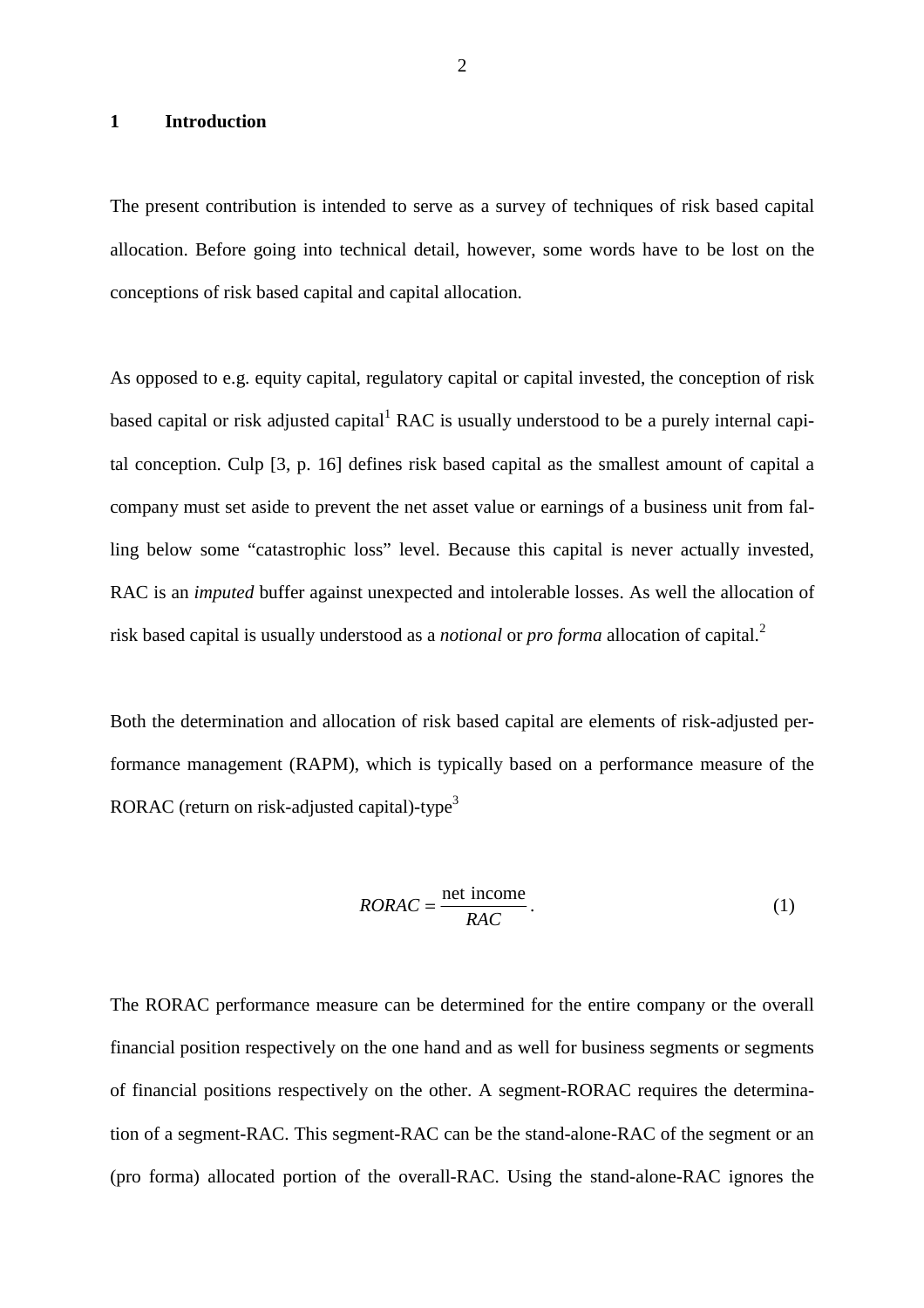consequences of stochastic dependencies between the segments of the overall position. These stochastic dependencies can only be taken into consideration on the basis of allocating the overall-RAC to the respective segments. The remainder of this paper concentrates on techniques of capital allocation of this kind.<sup>4</sup> For the applications of capital allocation to riskadjusted performance management we refer to the literature.<sup>5</sup>

# **2 Determination of Risk Based Capital and the Capital Allocation Process**

### **2.1 Risk Exposure and Loss Variables**

In the present contribution we use a unified approach, quantifying the risk exposure of a position by means of a (random) loss variable *L*. To illustrate this unified approach, we first consider a number of standard examples.

# Example 1: (Insurance Liabilities: General Case)

For the liabilities of a certain collective of insureds, we consider the accumulated claim  $S \ge 0$ of the collective over a specified period of time (e.g. one year). The corresponding loss variable in this situation is defined as<sup> $6$ </sup>

$$
L := S - E(S) \tag{2}
$$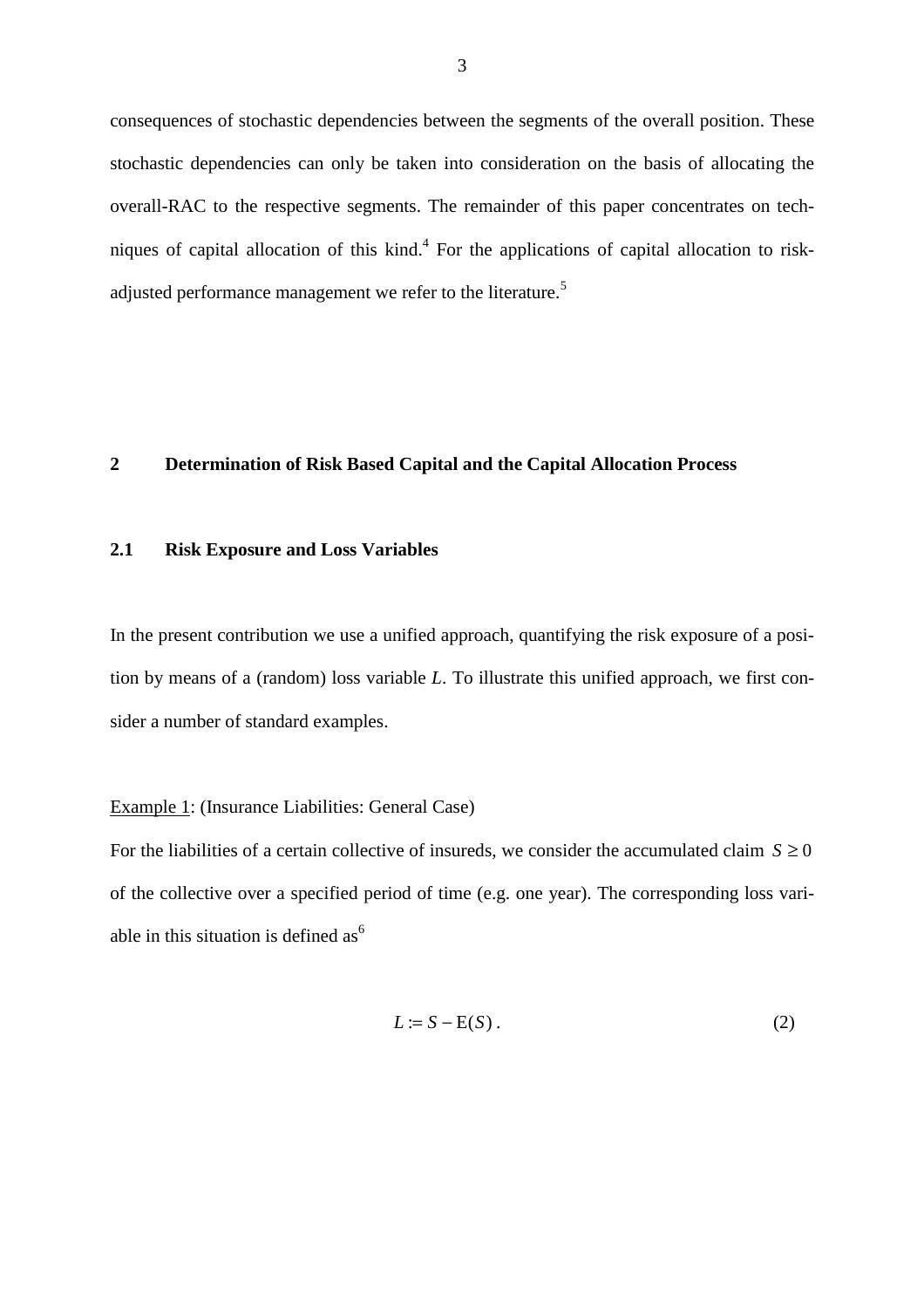In the case of several segments (sub-collectives)  $i = 1, \ldots, n$  with corresponding accumulated claims  $S_i \geq 0$  the segment loss variables are  $L_i := S_i - E(S_i)$  and the overall loss variable is given by (2) with  $S := S_1 + ... + S_n$ .

#### Example 2: (Homogeneous Collectives of Insurance Liabilities)

Continuing example 1 we now assume that the accumulated claim of the segment *i* consisting of  $k_i$  insureds is of the form

$$
S_i = \sum_{j=1}^{k_i} X_{ij} , \qquad (3)
$$

where the  $X_{ij}$  are independent and identically distributed random variables, which are related to the accumulated claim of the *j*-th insured in segment *i*. The corresponding segment loss variable is as before defined by  $L_i := S_i - E(S_i)$ .

#### Example 3: (Investment Portfolios)

We first consider a single financial position (stock or bond investment, short- or long-position of an option) and the corresponding change of the market value over a (typically short) time interval. The corresponding loss variable is given by

$$
L := v_t - V_{t+h},\tag{4}
$$

where  $v_t$  is the (known) market value of the position at time *t* and  $V_{t+h}$  is the (random) market value at time  $t + h$ .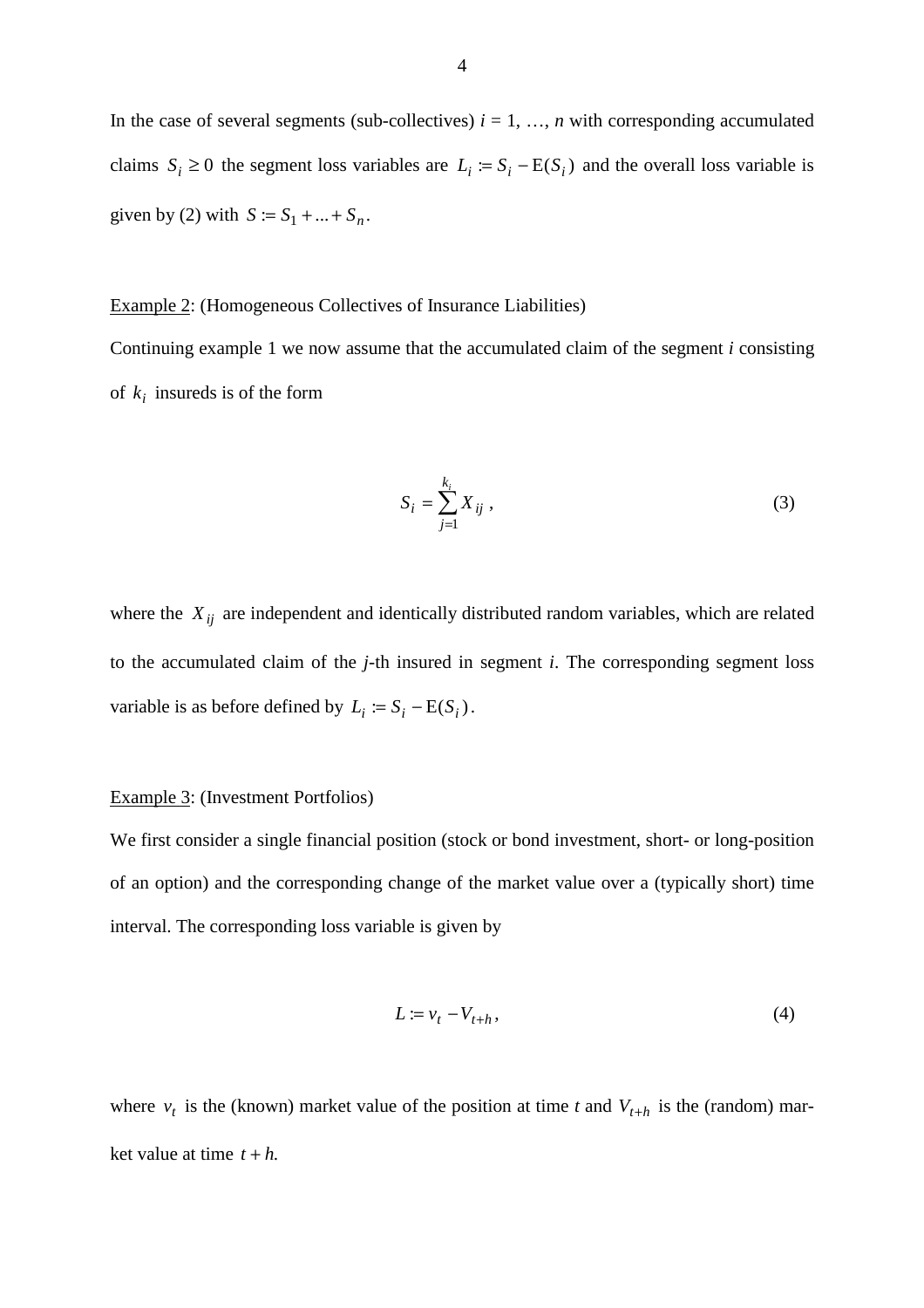Considering now a portfolio of financial positions, we have

$$
L = \sum_{i=1}^{n} L_i = \sum_{i=1}^{n} x_i \, L F_i \tag{5}
$$

where  $LF_i$  corresponds to the periodic loss according to (4) for a unit of the *i*-th financial position (e.g. one share, one bond) and  $x_i$  denotes the absolute number of (short or long) units of the *i*-th position in the portfolio.  $L_i := x_i L F_i$  is the periodic overall loss related to the *i*-th financial position.

## Example 4: (Credit Risk)

For a portfolio of *n* credit risks, we consider the corresponding aggregated loss *CL* (credit loss) with  $CL = \sum$ = = *n i*  $CL = \sum CL_i$ 1 over a specified period of time as the relevant loss variable.

### **2.2 Risk Based Capital and Risk Measures**

Given the overall loss variable *L* or the segment loss variables  $L_1, ..., L_n$ , respectively, representing the risk exposure, the next step is to quantify the corresponding risk potential. Formally, this is accomplished by the specification of a risk measure. Albrecht [2, section 3] distinguishes two conceptions of risk measures. Risk measures  $R<sub>I</sub>$  of the first kind are related to the magnitude of (one or two sided) deviations from a target variable. Risk measures  $R_{\text{II}}$  of the second kind conceive risk as the (minimal) necessary capital to be added to a financial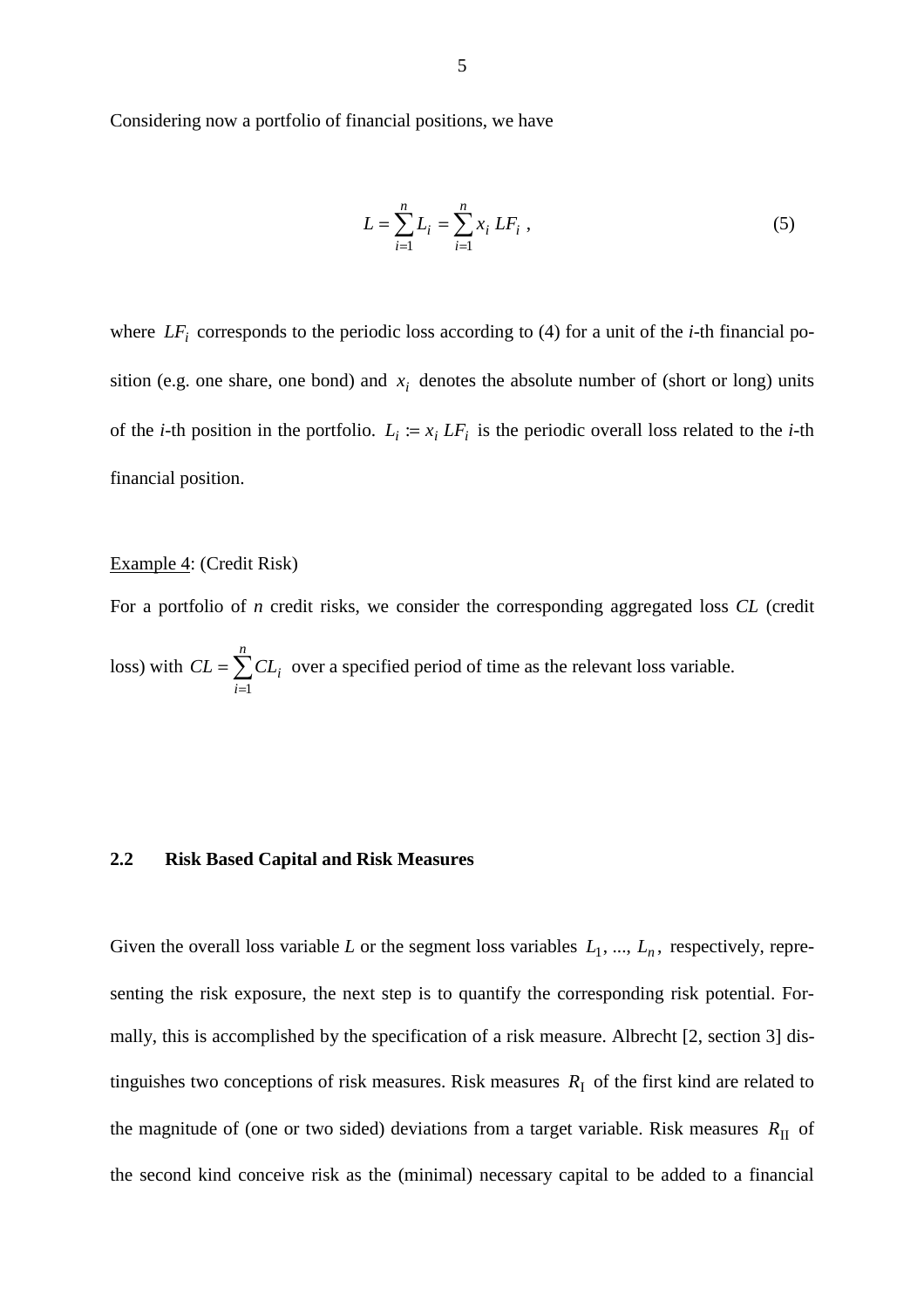position (in order to establish a riskless position or satisfy regulatory requirements). Obviously risk measures of the second kind<sup>7</sup> can be used directly to define the risk based capital RAC. With  $R = R_{II}$  we therefore define:

$$
RAC(L) := R(L). \tag{6}
$$

For illustrative purposes, we consider three standard measures of risk (of the second kind) throughout the present contribution. First, the standard deviation-based risk measure  $(a > 0)$ 

$$
R(L) = E(L) + a\,\sigma(L),\tag{7}
$$

where  $E(L)$  denotes the expected value and  $\sigma(L)$  the standard deviation of *L*. Second, the risk measure Value-at-Risk (VaR) at confidence level  $\alpha$ , i.e.

$$
VaR_{\alpha}(L) = Q_{1-\alpha}(L),\tag{8}
$$

where  $Q_{1-\alpha}(L)$  denotes the  $(1-\alpha)$ -quantile of the loss distribution. Finally, the Conditional Value-at-Risk (CVaR) at confidence level  $\alpha$ , given by

$$
CVaR_{\alpha}(L) = E[L|L > Q_{1-\alpha}(L)].
$$
\n(9)

In case *L* is normally distributed, Value-at-Risk and CVaR are only special cases of (7), with  $a = N_{1-\alpha}$  (denoting the (1- $\alpha$ )-quantile of the standard normal distribution) in case of the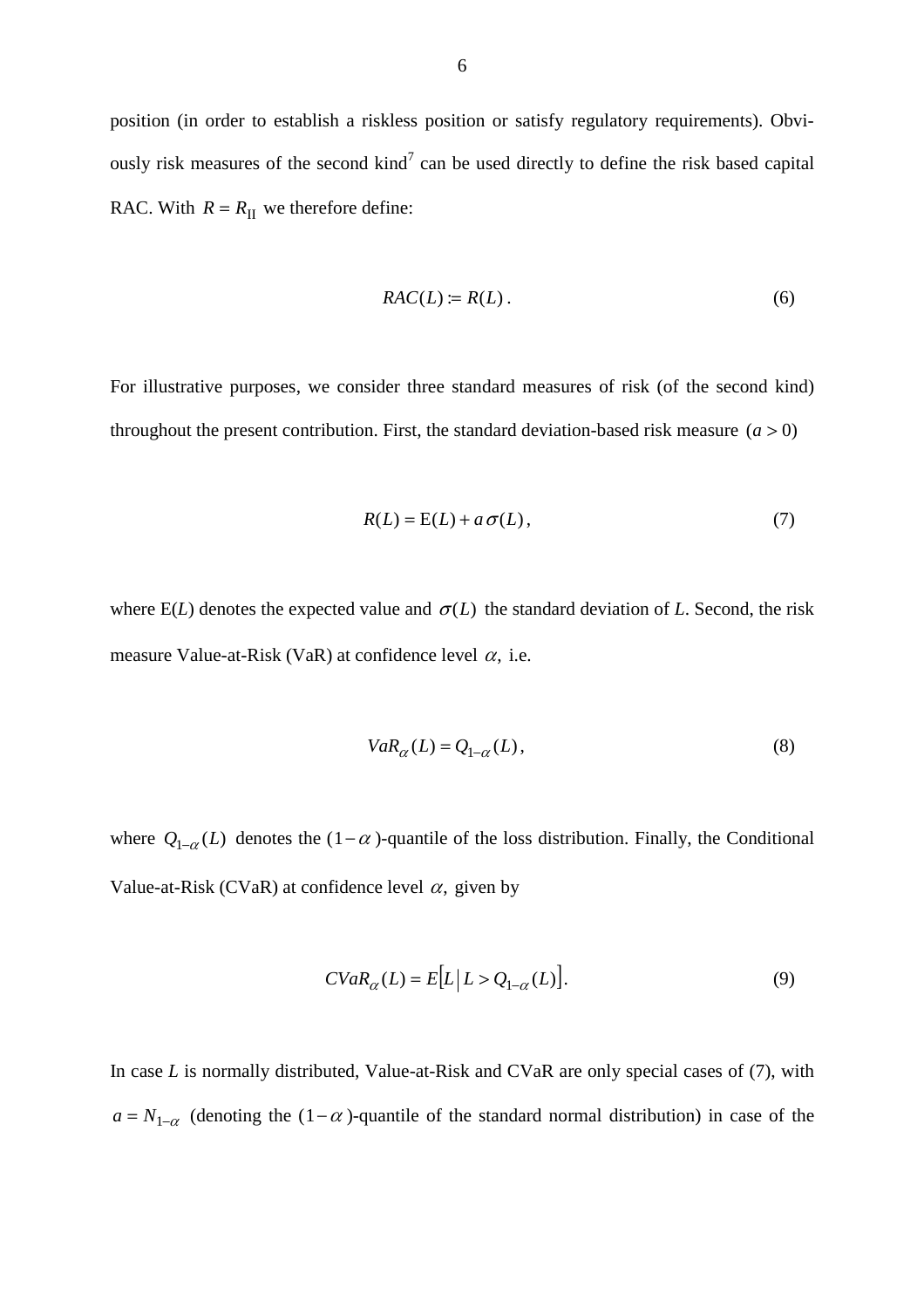VaR and with  $a = \varphi(N_{1-\alpha})/\alpha$  (where  $\varphi$  denotes the density function of the standard normal distribution) in case of the CVaR.

## **2.3 The Capital Allocation Process**

In general, the process of capital allocation consists of the following steps:

- 1. Specification of a multivariate distribution<sup>8</sup> for the vector of segment loss variables  $(L_1, ..., L_n).$
- 2. Selection of a risk measure (of the second kind) *R*.
- 3. Calculation of the overall risk based capital  $RAC(L) = R(L)$  as well as the stand-alone risk based capital  $RAC_i = R(L_i)$  of the segments.
- 4. In case of a positive diversification effect, i.e.  $R(L) < \sum R(L_i)$ , application of an allocation rule to determine the risk based capital  $RAC_i^*$  assigned to segment *i*.

## **3 Capital Allocation Procedures**

## **3.1 Absolute Capital Allocation**

Given the overall-RAC *RAC* :=  $R(L)$  and the stand-alone-RAC *RAC<sub>i</sub>* :=  $R(L<sub>i</sub>)$ , the following relation is valid for many important cases: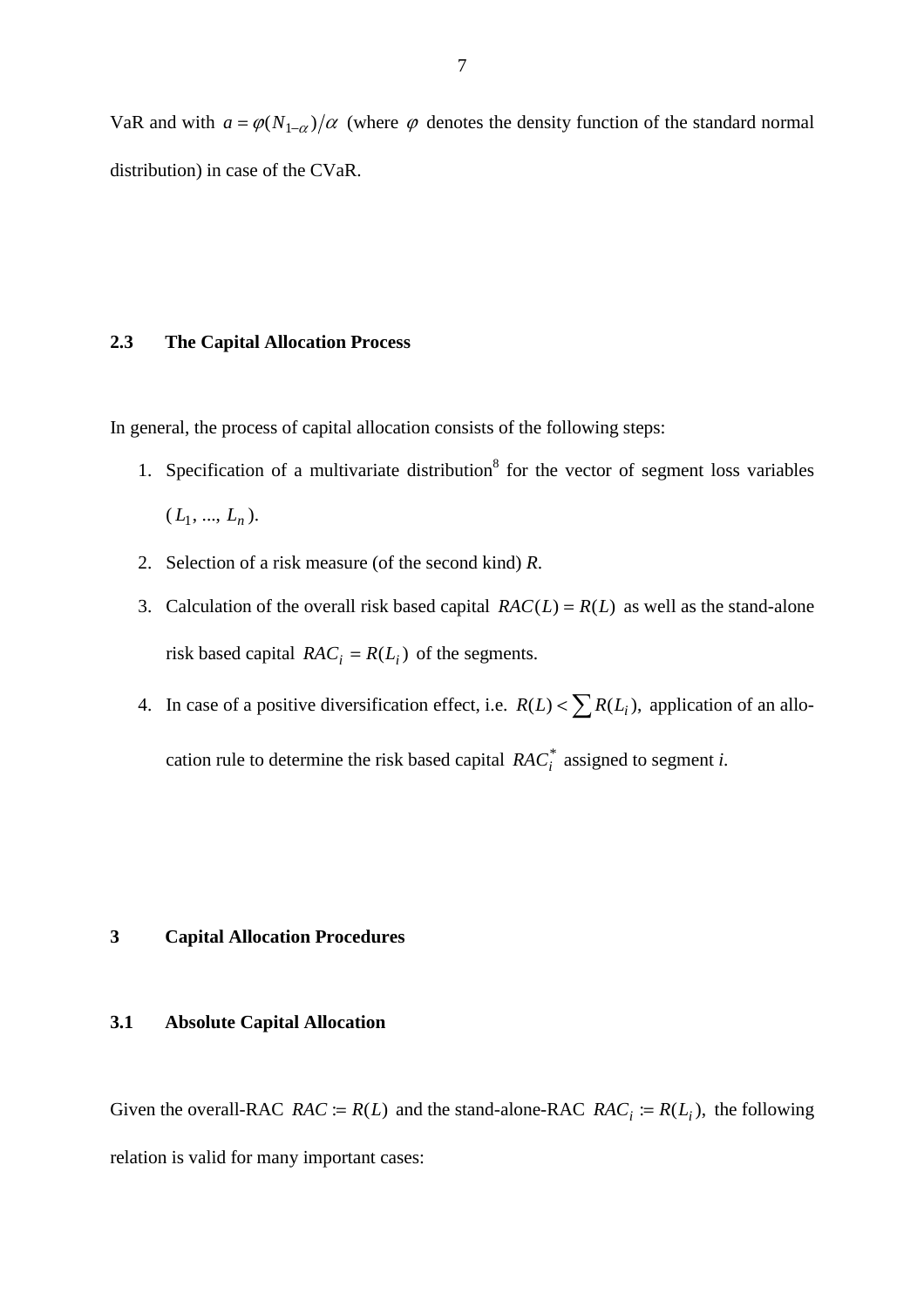$$
D_R(L_1, ..., L_n) := \sum_{i=1}^n R(L_i) - R\left(\sum_{i=1}^n L_i\right)
$$
  
= 
$$
\sum_{i=1}^n RAC_i - RAC \ge 0,
$$
 (10)

where  $D_R(L_1, ..., L_n)$  can be considered to be a measure of diversification. Relation (10) is valid for all sub-additive risk measures, for instance. The standard deviation-based risk measure (7), for instance, is globally sub-additive, the Value-at-Risk according to (8) is subadditive as long  $(L_1, ..., L_n)$  follows a multivariate elliptical distribution (and  $\alpha < 0.5$ ) and the CVaR according to (9) is sub-additive for instance when  $(L_1, ..., L_n)$  possesses a (multivariate) density function.

As already put forward in section 1, in case of a positive diversification effect only a properly allocated risk capital

$$
RAC_i^* := R(L_i; L), \qquad (11)
$$

where  $R(L_i; L)$  denotes the (yet to be determined) contribution of the segment *i* to the overall risk *R*(*L*), can form the basis of reasonable risk-adjusted performance management, properly reflecting the stochastic dependency between the segments. The basic requirements for the (absolute) capital allocation to be determined are

$$
\sum_{i=1}^{n} R(L_i; L) = R(L),
$$
\n(12)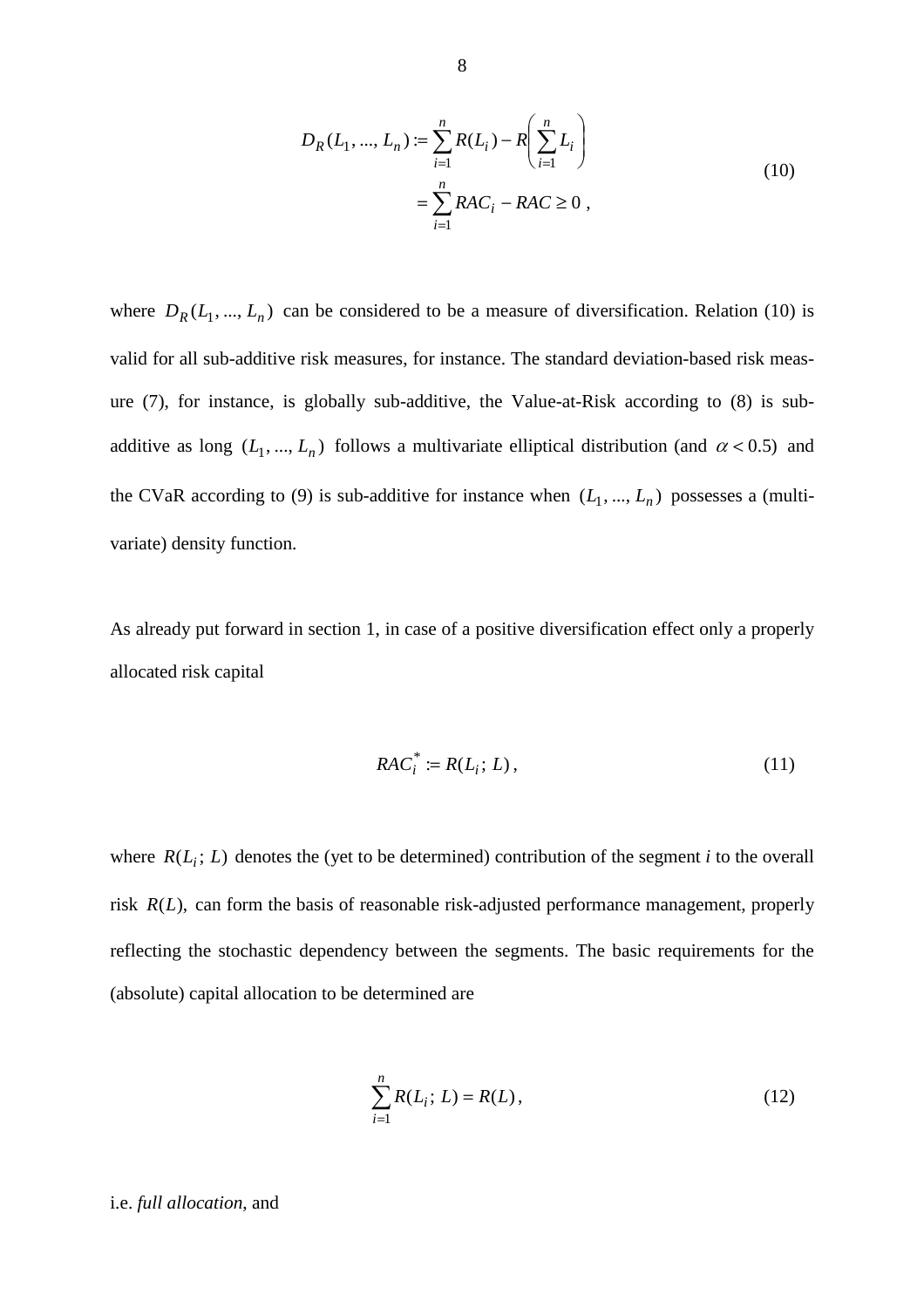$$
R(L_i; L) \le R(L_i),\tag{13}
$$

i.e. the allocated capital must not exceed the stand-alone-RAC.

Denault [5] puts forward a general system of postulates for a reasonable absolute capital allocation. Denault requires full allocation according to (12) and the following sharpened version of (13)

$$
\sum_{i \in M} R(L_i; L) \le R \left( \sum_{i \in M} L_i \right) \text{ for all subsets } M \text{ of } \{1, ..., n\}. \tag{14}
$$

This condition, which is called "*no undercut*", basically requires (13) for all unions of segments. A third condition is *symmetry*, which basically requires that within any decomposition, substitution of one risk  $L_i$  with an otherwise identical risk  $L_i$  does not change the allocation. Finally, a fourth condition is imposed (*riskless allocation*), requiring  $R(c; L) = c$ . This means that for deterministic losses  $L_i = c$  the allocated capital corresponds to the (deterministic) amount of loss. An allocation principle satisfying all four postulates of full allocation, no undercut, symmetry and riskless allocation is called a *coherent allocation principle* by Denault.

In case of segments having a "volume" – as e.g. in examples 2 and  $3$  – we are not only interested in the determination of a risk capital  $R(L_i; L)$  per segment but in addition in a risk capital per unit (*per unit allocation*), for example  $R(X_i; L)$  per insured in segment *i* (example 2) or  $R(LF_i; L)$  per investment unit (example 3) respectively, satisfying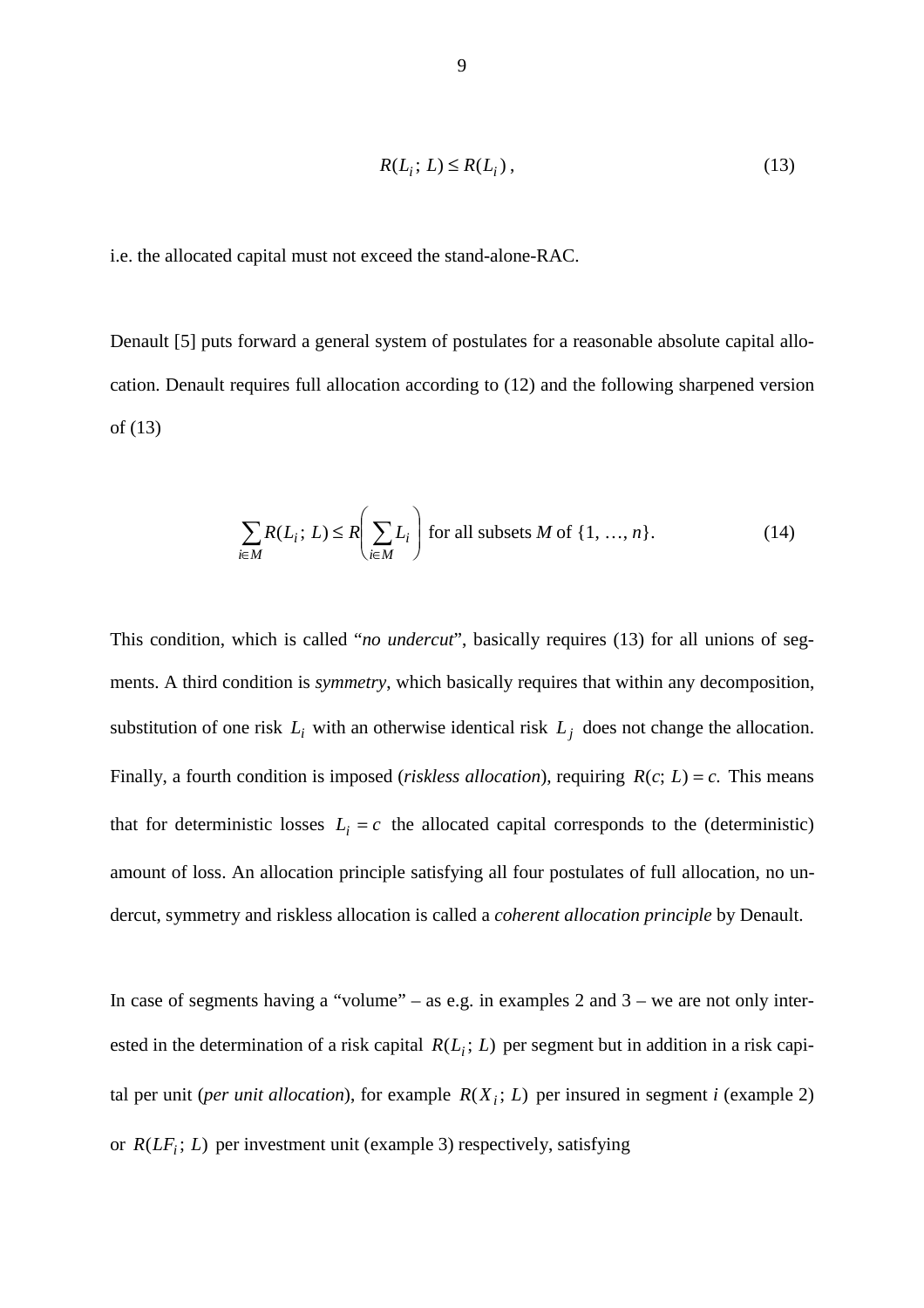$$
R(L_i; L) = k_i R(X_i; L) \text{ or } \tag{15a}
$$

$$
R(L_i; L) = x_i R(LF_i; L) \tag{15b}
$$

respectively. In the latter case<sup>9, 10</sup> this can be stated in the following alternative manner. Fixing the loss variables  $LF_1$ , ...,  $LF_n$ , the function

$$
R(x_1, ..., x_n) \coloneqq R \left( \sum_{i=1}^n x_i \, L F_i \right) \tag{16}
$$

induces a risk measure on  $\mathfrak{R}^n$ . We are now interested in a capital allocation (*per unit allocation*)  $R_i(x_1, ..., x_n)$  per unit of the *i*-th basic financial position, especially satisfying the full allocation postulate, i.e.

$$
\sum_{i=1}^{n} x_i R_i(x_1, ..., x_n) = R(x_1, ..., x_n) \text{ for all } (x_1, ..., x_n).
$$
 (17)

# **3.2 Incremental Capital Allocation**

Incremental capital allocation considers the quantities

$$
R(L_i; L) := R(L) - R(L - L_i),
$$
\n(18)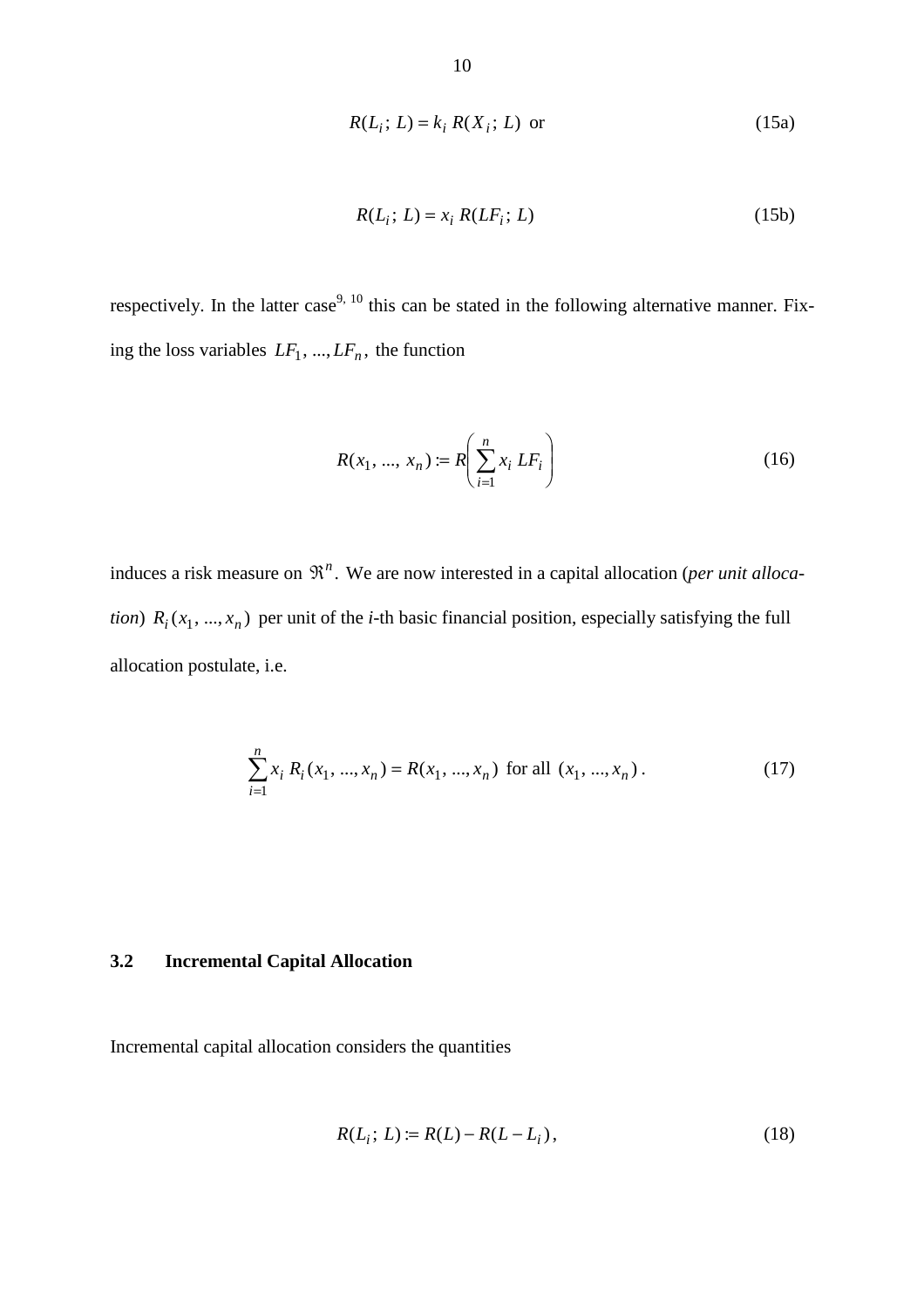i.e. the risk contribution of segment *i* corresponds to the total risk minus the risk of the overall position without segment *i*. However, an incremental capital allocation violates the condition (12) of full allocation and therefore is not a reasonable capital allocation procedure. The same holds true for the variant, where one defines  $R(L_1; L) = R(L_1)$  and  $R(L_i; L) := R(L_1 + ... + L_i) - R(L_1 + ... + L_{i-1}),$  i.e. the difference in risk capital caused by the inclusion of segment *i*, for  $i = 2, ..., n$ . This variant is satisfying the full allocation requirement, but now the risk capital required depends on the order of including the segments.

### **3.3 Marginal Capital Allocation**

Marginal capital allocation considers the impact of marginal changes of positions on the necessary risk capital. This approach is especially reasonable in a situation as e.g. in example 3, where a risk measure  $R(x_1, ..., x_n)$  according to (16) is defined on a subset of  $\mathfrak{R}^n$ . One then considers the marginal quantities (Deltas)

$$
D_i(x_1, ..., x_n) := \frac{\partial R(x_1, ..., x_n)}{\partial x_i}, i = 1, ..., n,
$$
\n(19)

which requires the existence of the respective partial derivatives. However, in general the marginal quantities *Di* are in general primarily relevant for a sensitivity analysis and not for capital allocation purposes. However, there is a close link to absolute capital allocation in case of a risk measure *R*, which is positively homogeneous, i.e.  $R(c x) = c R(x)$  for all  $c > 0$  and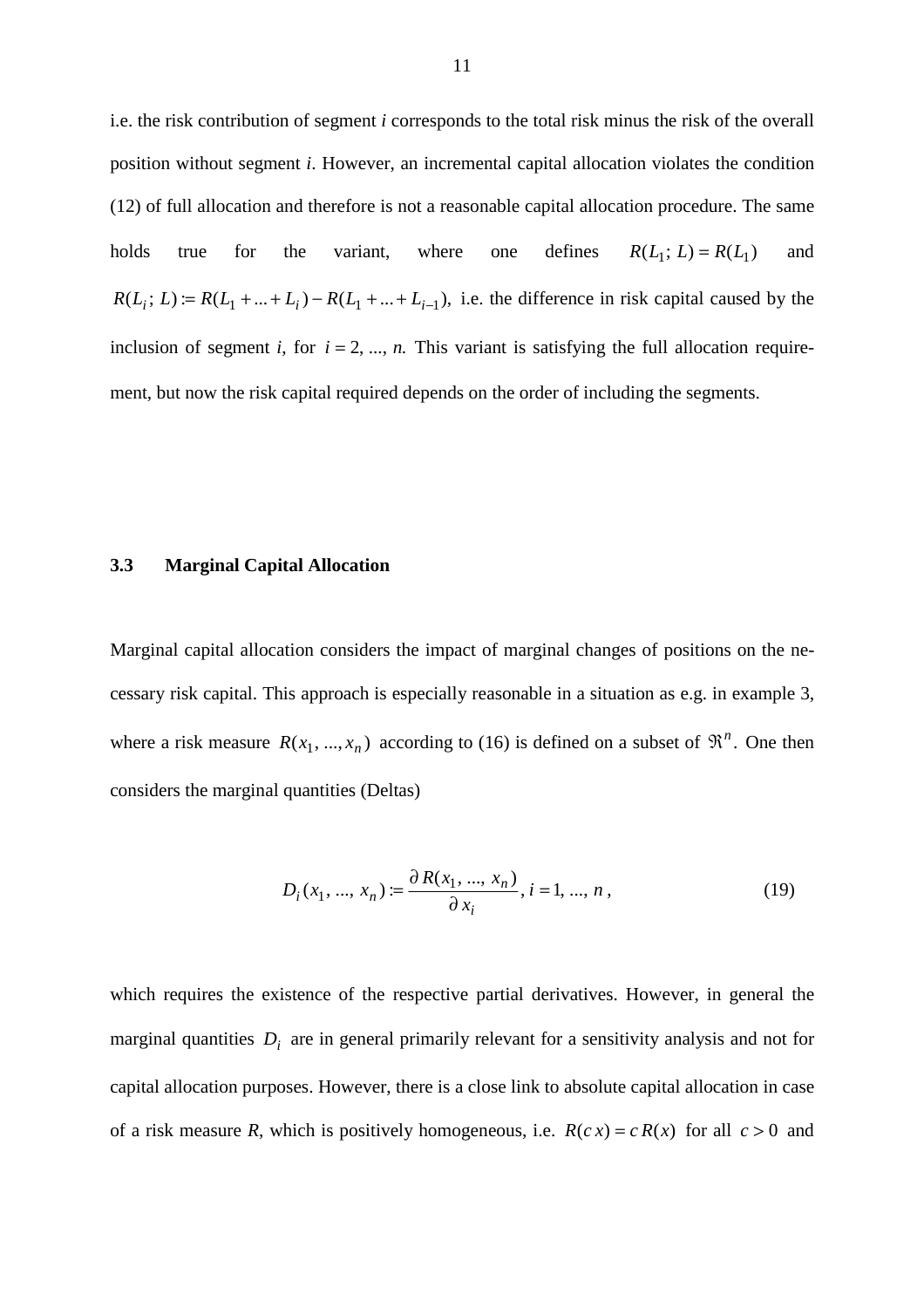$x \in \mathbb{R}^n$ , and which, in addition, is totally differentiable. In this case the following fundamental relation is valid due to the theorem of Euler:

$$
R(x_1, ..., x_n) = \sum_{i=1}^{n} x_i D_i(x_1, ..., x_n).
$$
 (20)

Defining  $R_i(x_1, ..., x_n) := D_i(x_1, ..., x_n)$ , we therefore obtain a per unit capital allocation, which satisfies the full allocation condition (17). In this context we can subsume marginal capital allocation under absolute capital allocation. We will pursue this approach in section 4.5.

## **4 Allocation Principles**

# **4.1 Proportional Allocation**

A first (naïve) allocation rule is given by

$$
R(L_i; L) := \frac{R(L_i)}{\sum_{j=1}^{n} R(L_j)}
$$
 (21)

where the diversification effect is distributed proportionally to the segments. This approach guarantees the full allocation condition (12). Because allocation is only oriented at the stand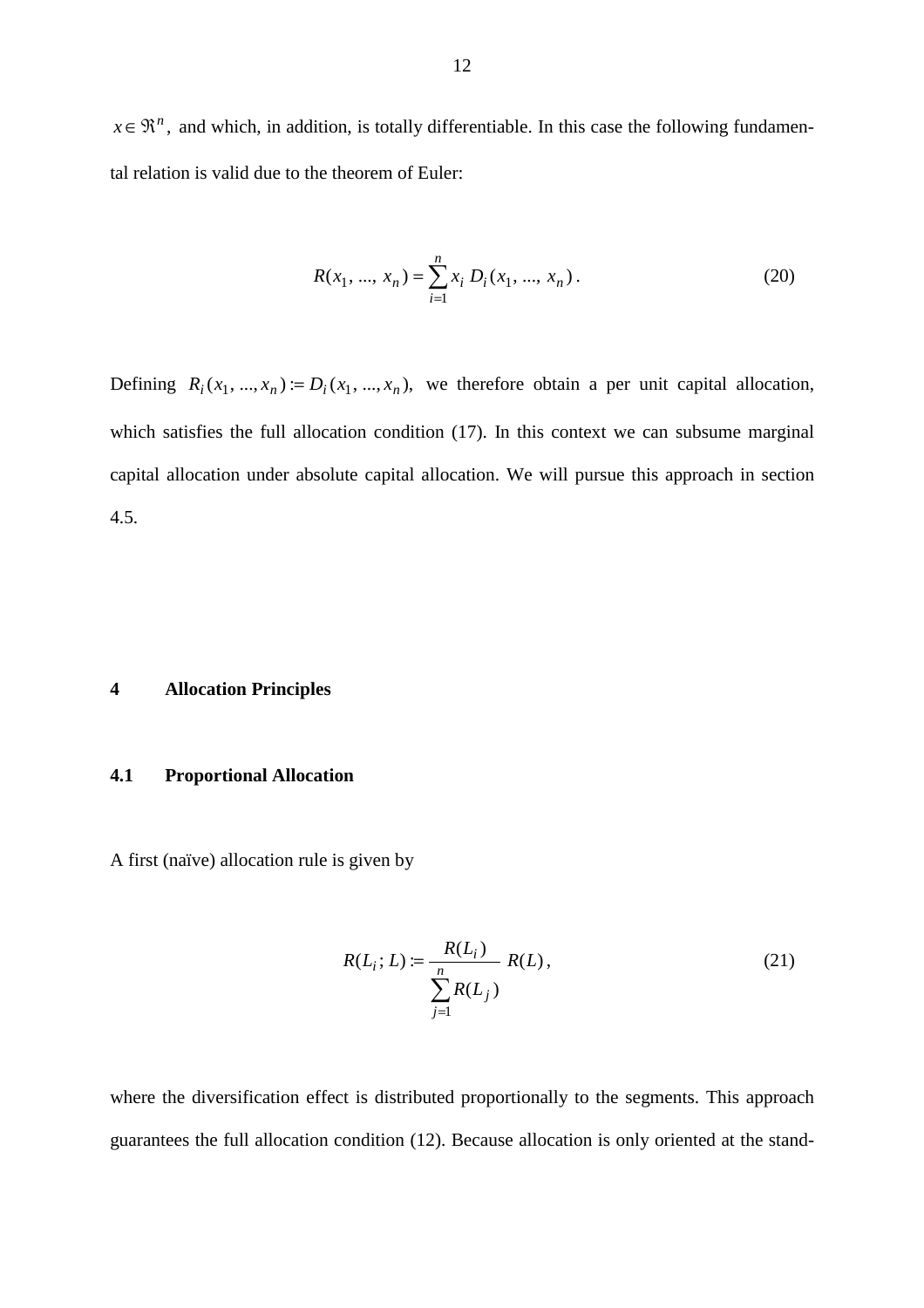alone-quantities  $RAC_i = R(L_i)$ , it, however, ignores the stochastic dependencies between the segments, when allocating capital.

# **4.2 Covariance-Principle**

Here we consider the risk contributions

$$
R(L_i; L) := E(L_i) + \frac{Cov(L_i, L)}{Var(L)} [R(L) - E(L)]
$$
  
= E(L\_i) + \beta\_i [R(L) - E(L)], (22)

where the *beta factor*  $\beta_i = \beta(L_i; L)$  is defined as  $\beta_i = Cov(L_i, L) / Var(L)$ . Due to  $\sum E(L_i) = E(L)$  and  $\sum \beta_i = 1$ , the condition (12) of full allocation is satisfied. Obviously the allocation rule is independent of the underlying risk measure used to determine the overall-RAC. The allocation factors  $\beta_i$  intuitively result from the following decomposition of the variance

$$
Var(L) = Var\left(\sum_{i=1}^{n} L_i\right) = \sum_{i=1}^{n} \left[ \sum_{j=1}^{n} Cov(L_i, L_j) \right] = \sum_{i=1}^{n} Cov(L_i, L)
$$
 (23)

and a subsequent normalization of the risk contributions  $Cov(L_i, L)$  by dividing by the overall-risk *Var*(*L*). The covariance-principle therefore allocates (independent of the risk meas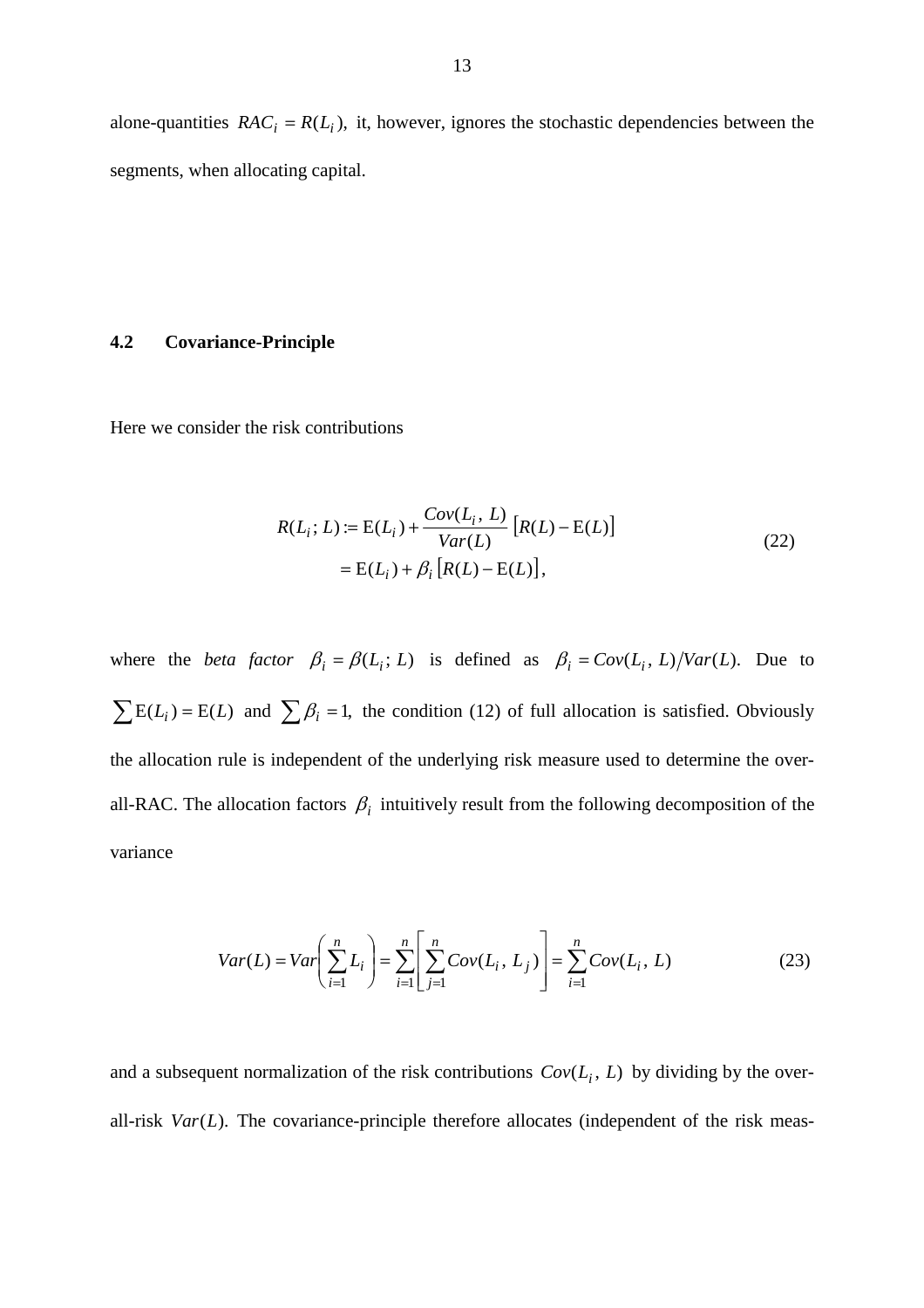ure) the diversification effect with respect to  $R(L) - E(L)$  on the basis of the covariancestructure of the  $L_1, ..., L_n$ .

The covariance-principle possesses the advantage of being generally applicable as long as  $R(L) > E(L)$ . In principle, however, the allocation is performed as if  $R(L) - E(L)$  and  $Var(L)$  were identical. The allocation of the diversification effect with respect to  $R(L) - E(L)$  on the basis of the covariance structure can be considered to be reasonable primarily in the multivariate elliptical case.

In the case –as e.g. in examples 2 and  $3$  –, where the segments have a "volume", the covariance-principle can be applied as well. In the insurance case (example 2) we have  $L_i = \sum$ =  $=\sum_{i=1}^{k_i}$ *j*  $L_i = \sum X_{ij}$ 1 , where the  $X_{ij}$  are independent and identically distributed according to  $X_i$ . Defining

 $\beta(X_i; L) = Cov(X_i, L) / Var(L)$ , we have

$$
\beta(L_i; L) = Cov\left(\sum_{j=1}^{k_i} X_{ij}, L\right) / Var(L) = \sum_{j=1}^{k_i} Cov(X_{ij}, L) / Var(L) = k_i Cov(X_i, L) / Var(L)
$$

and therefore  $\beta(L_i; L) = k_i \beta(X_i; L)$ . Defining  $R(X_i; L) = E(X_i) + \beta(X_i; L) [R(L) - E(L)]$ , we then have a per unit capital allocation satisfying  $R(L_i; L) = k_i R(X_i; L)$  according to (15). In the investment case (example 3) we similarly define  $\beta(LF_i; L) := Cov(LF_i, L)/Var(L)$  and  $R(LF_i; L) = E(LF_i) + \beta(LF_i; L)[R(L) - E(L)]$ . It has to be pointed out that the *Var*(*L*)-terms of the two examples are different and so are the beta factors. In the insurance case we have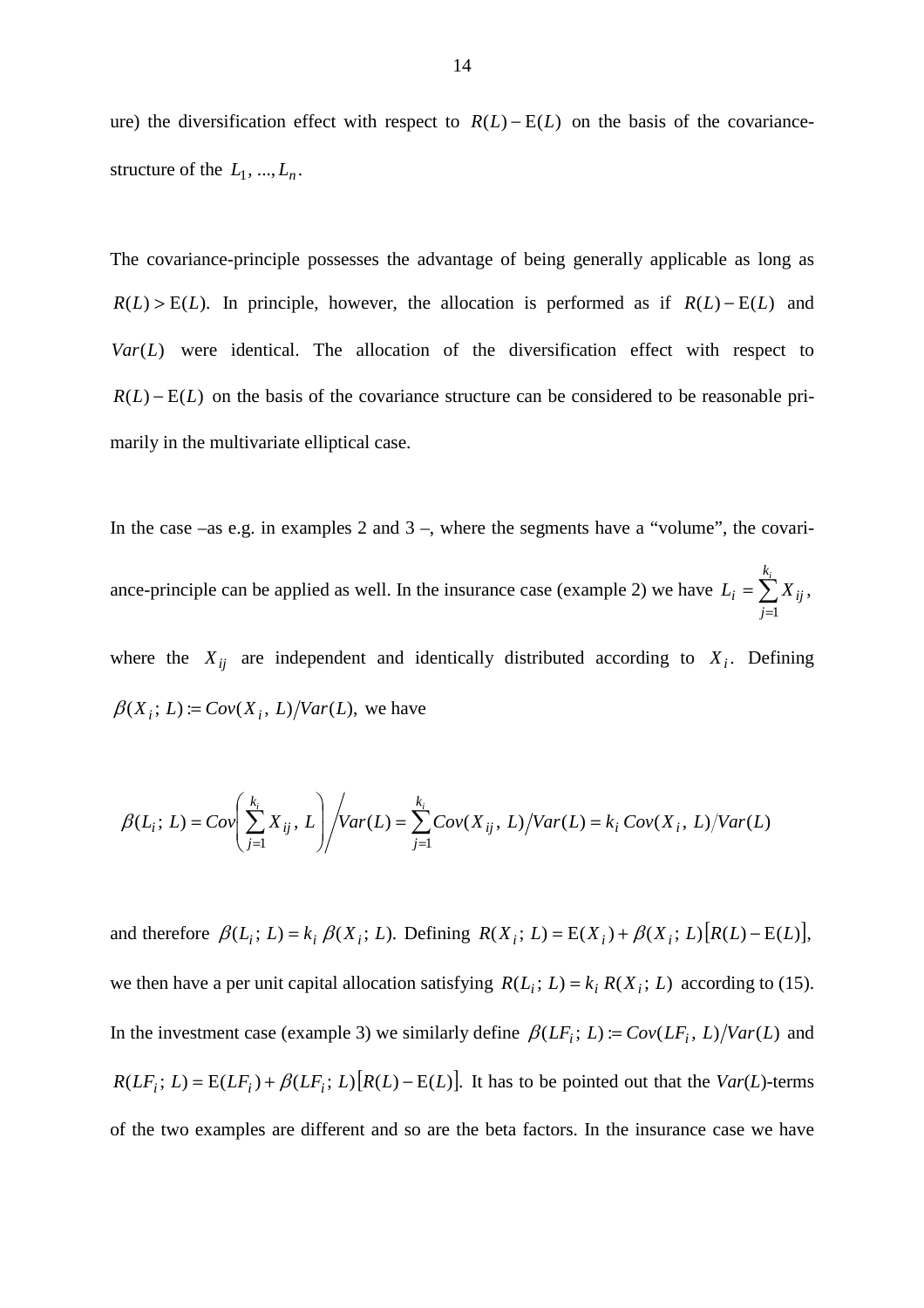$$
Var(L) = \sum_{i=1}^{n} k_i Var(X_i) + \sum_{j \neq i} k_i k_j Cov(X_i, X_j)
$$
 and in the investment case we have

$$
Var(L) = \sum_{i=1}^{n} x_i^2 Var(LF_i) + \sum_{j \neq i} x_j Cov(LF_i, LF_j).
$$
 The difference (linear respective quadr

ratic contributions to the first term) results from the fact, that there is a diversification effect within the segment in the insurance case, while in the investment case there is none.

# **4.3 Conditional Expectation-Principle**

Considering conditional expectation, the relations  $L = E[L | L] = \sum E[L_i | L]$ =  $= E[L | L] =$ *n i*  $L = E[L | L] = \sum E[L_i | L]$ 1  $E|L|L| = \sum E|L_i|L|$  and  $E[L | L = R(L)] = R(L)$  are valid, which results in

$$
R(L) = E[L | L = R(L)] = \sum_{i=1}^{n} E[L_i | L = R(L)].
$$
\n(24)

This suggests the following definition of the segment risk capital

$$
R(L_i; L) = E[L_i | L = R(L)],
$$
\n(25)

which satisfies the condition (12) of full allocation.

In the case of a multivariate elliptical distribution we have  $11$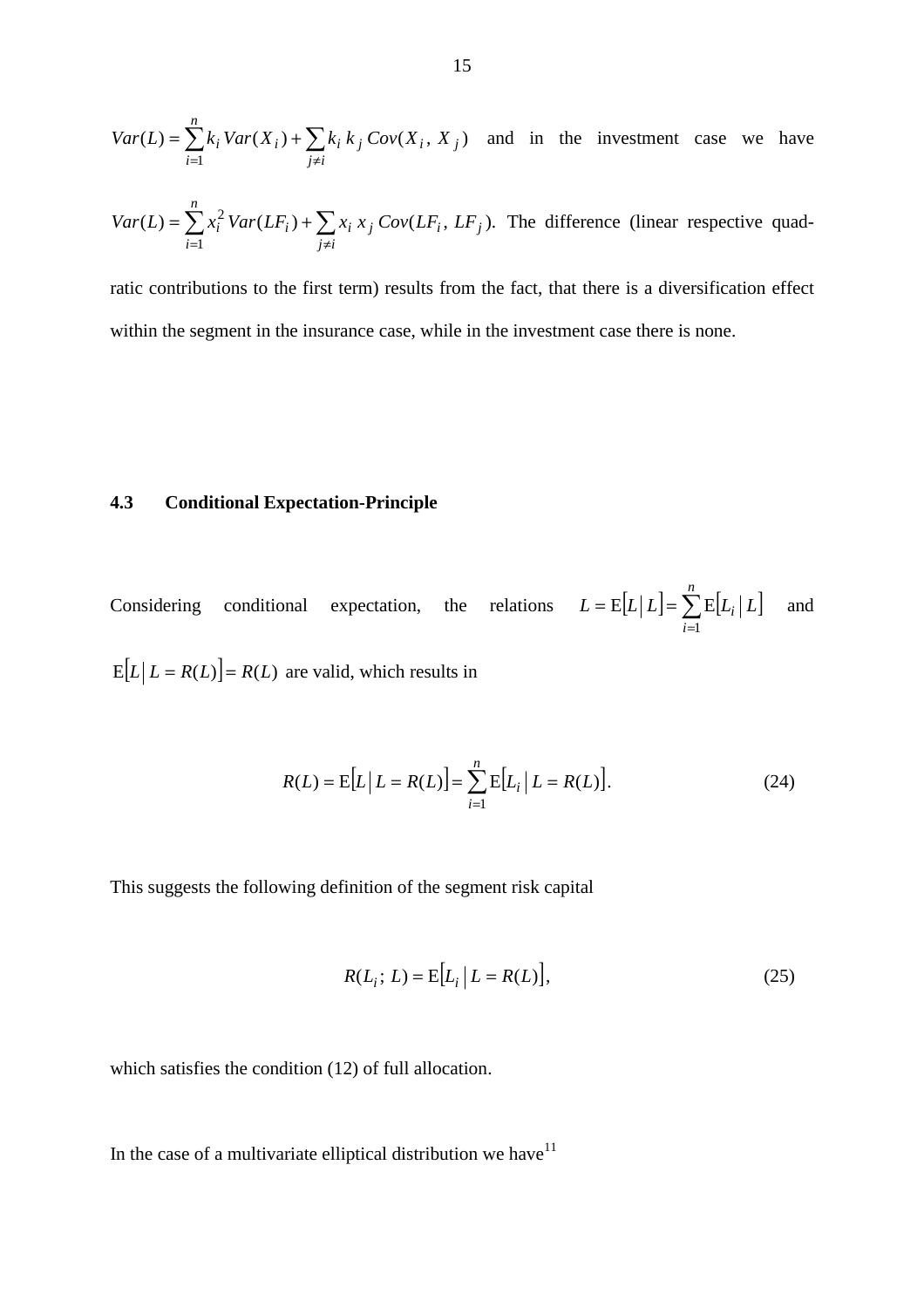$$
E[L_i | L] = E(L_i) + \frac{Cov(L_i, L)}{Var(L)} [L - E(L)],
$$
\n(26)

which results in

$$
R(L_i; L) = E(L_i) + \beta_i [R(L) - E(L)],
$$
\n(27)

where the beta factor  $\beta_i$  is defined as in section 4.2. In the considered case the conditional expectation-principle is identical to the covariance-principle. Considering the standard deviation-based risk measure (7) we obtain (still for the elliptical case)

$$
R(L_i; L) = E(L_i) + a\beta_i \sigma(L). \qquad (28)
$$

In addition, in the (multivariate) normal case (28) is valid for the Value-at-Risk and the CVaR, with  $a = N_{1-\alpha}$  and  $a = \varphi(N_{1-\alpha})/\alpha$  respectively.

In the case of segments with volume (e.g. examples 2 and 3) the per unit risk capital can similarly defined by  $R(X_i; L) := E[X_i | L = R(L)]$  and  $R(LF_i; L) := E[LF_i | L = R(L)]$  respectively, thus guaranteeing (15).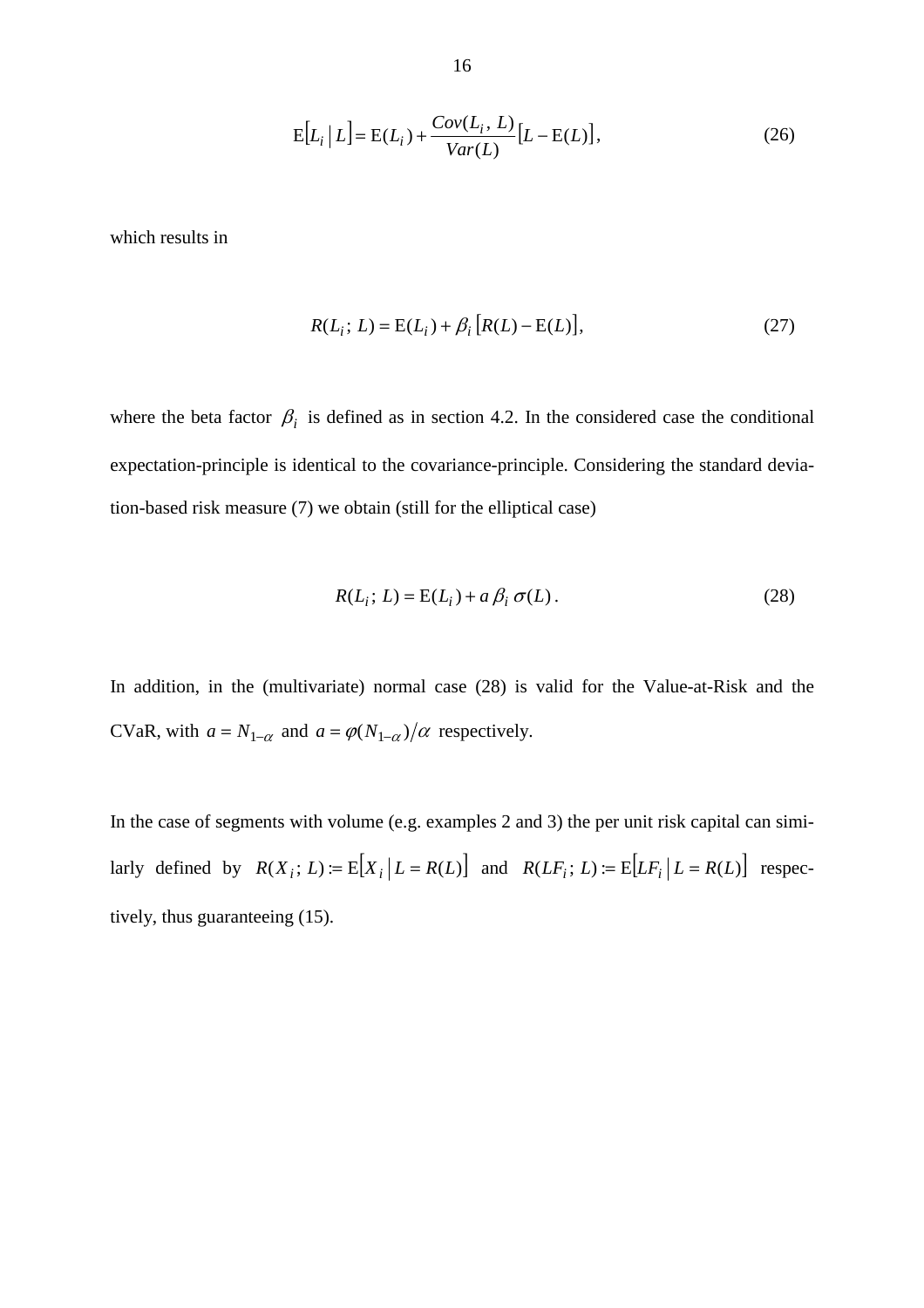## **4.4 Conditional Value-at-Risk-Principle**

Because of  $E[L | L > Q_{1-\alpha}(L)] = \sum E[L_i | L > Q_{1-\alpha}(L)]$ =  $> Q_{1-\alpha}(L)$ ] =  $\sum E[L_i | L > Q_{1-\alpha}]$ *n i*  $L[L \ge Q_{1-\alpha}(L)] = \sum E[L_i | L > Q_{1-\alpha}(L)]$ 1  $E[L | L > Q_{1-\alpha}(L)] = \sum E[L_i | L > Q_{1-\alpha}(L)]$  a direct linear composition of the

CVaR exists, which suggests the segment allocation capital

$$
R(L_i; L) = E[L_i | L > Q_{1-\alpha}(L)].
$$
\n(29)

In the (multivariate) elliptical case we can again use (26) to obtain

$$
R(L_i; L) = E(L_i) + \beta_i \left[ CVaR_{\alpha}(L) - E(L) \right].
$$
 (30)

This again is a special case the covariance-principle (22) for  $R(L) = CVaR_{\alpha}(L)$ .

## **4.5 Euler-Principle**

The Euler-principle<sup>12</sup> unfolds its importance in the context of segments with a portfolio structure as in example 3. The allocation itself is then based on relation (20), the theorem of Euler. The interesting fact about this principle of capital allocation now is, that there are certain optimality results to be found in the literature.

So, for instance, Denault [5] shows on the basis of the theory of cooperative (convex) games with frictional players that for a positive homogeneous, convex and totally differentiable risk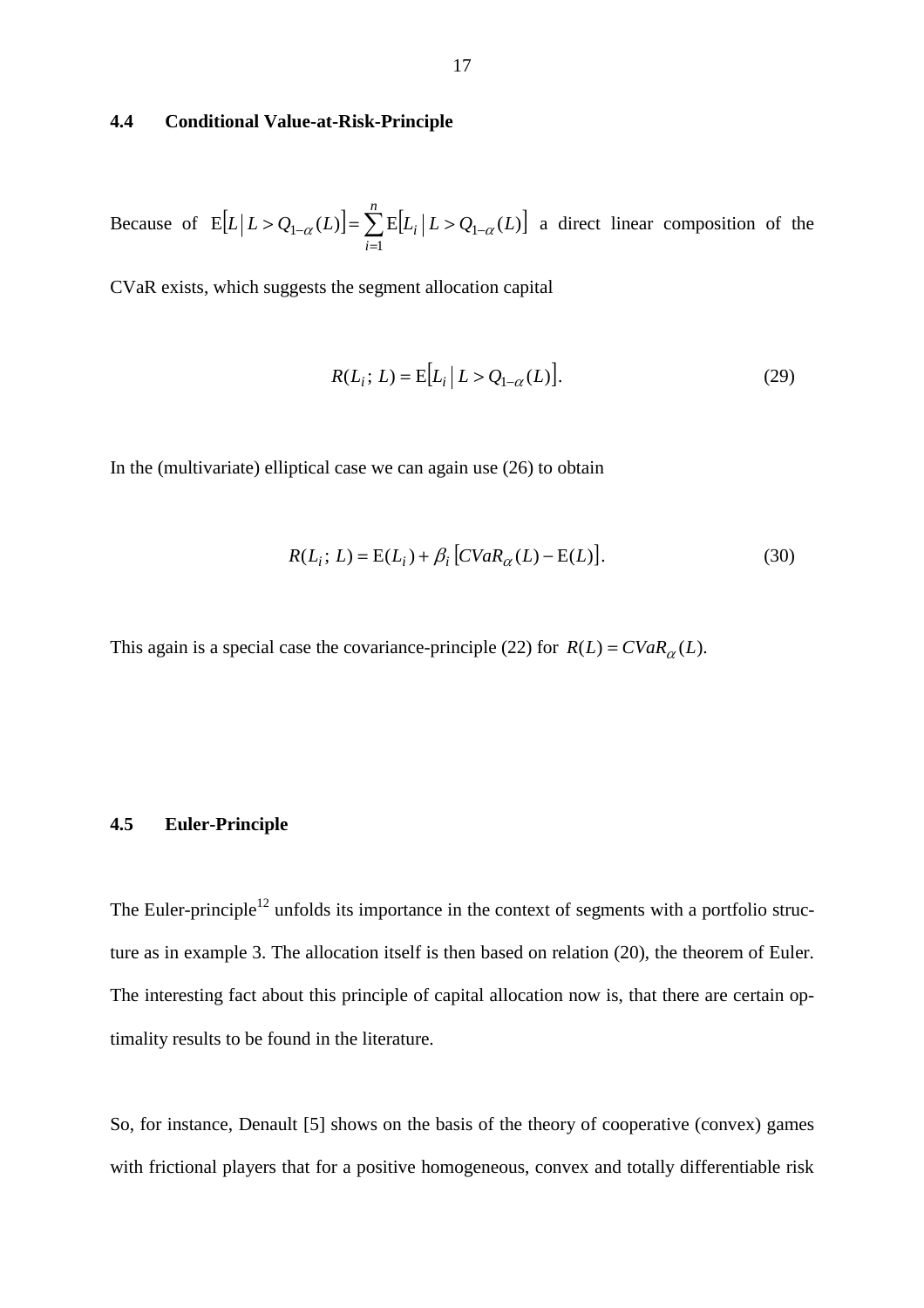measure, the gradient  $(D_1, ..., D_n)$  according to (10) corresponds to the Aumann-Shapleyvalue, which in addition is a unique solution. Therefore, in this context the gradient  $(D_1, ..., D_n)$  can be considered to be the unique fair capital allocation per unit. In case of a coherent and differentiable risk measure, Denault in addition shows, that this allocation principle satisfies the postulates to be satisfied by a coherent allocation principle as outlined in section 3.1.

If the risk measure is only positive homogeneous and differentiable, Tasche [26] and Fischer [8] show that only the Euler-principle satisfies certain conditions for a "reasonable" performance management based on the RORAC-quantity (1).

For the application of the Euler-principle differentiability of the risk measure is a key property. This property is globally valid for the standard deviation-based risk measure (7), but not for the VaR and the CVaR. For the latter two, one, for instance, has to assume the existence of a multivariate probability density.<sup>13</sup>

We now consider a standard application to the investment case, concentrating on the multivariate normal case and the risk measure  $R(L) = \sigma(L)$ . The induced risk measure is

$$
\sigma(x_1, ..., x_n) = \left[ \sum_{i=1}^n \sum_{j=1}^n x_i x_j Cov(LF_i, LF_j) \right]^{1/2}
$$
. By differentiation we obtain

$$
\frac{\partial \sigma}{\partial x_i} = \frac{\sum_{j=1}^{n} x_j Cov(LF_i, LF_j)}{\sigma(L)} = \frac{Cov(LF_i, L)}{\sigma(L)} = \frac{Cov(LF_i, L)}{\sigma(L)} \sigma(L),
$$
\n(31)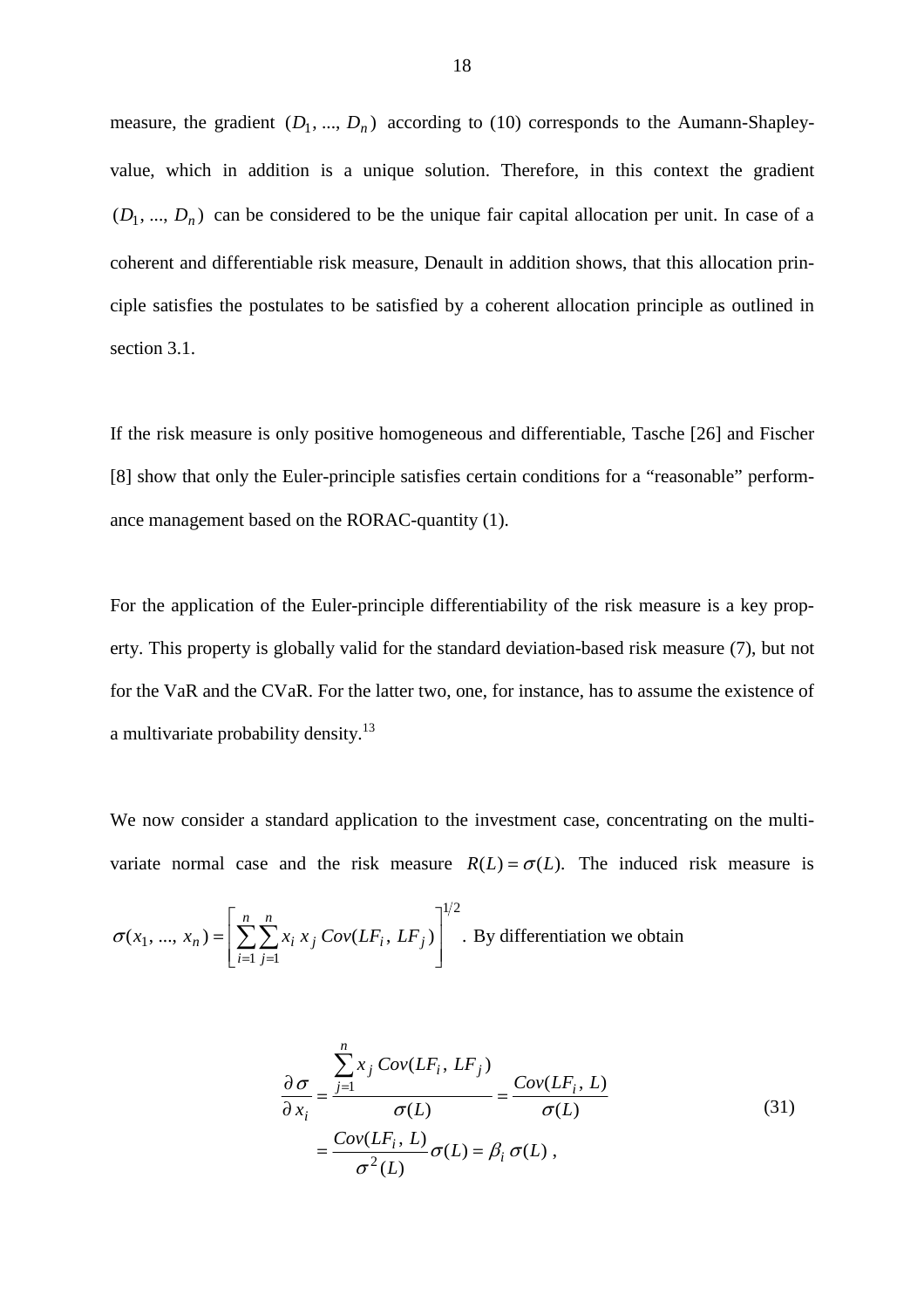where  $\beta_i = \beta(LF_i; L) := Cov(LF_i, L) / Var(L)$ . Therefore  $R_i(x_1, ..., x_n) = \beta_i \sigma(L)$  is the capital allocation per investment unit demanded. Obviously, this is the variant of the covariance-principle for the investment case considered at the end of section 4.2.

Considering the risk measure (7) we obtain

$$
R_i(x_1, ..., x_n) = E(L_i) + a\beta_i \sigma(L), \qquad (32)
$$

subsuming the risk measures VaR and CVaR in the multivariate normal case. In the Value-at-Risk literature the quantities  $\beta_i \sigma(L)$  are called component-VaR or marginal-VaR.

We close with two results for the VaR and the CVaR assuming the existence of a (multivariate) probability density. In case of the VaR we obtain<sup>14</sup>

$$
\frac{\partial R}{\partial x_i} = E[LF_i | L = VaR_{\alpha}(L)],\tag{34}
$$

which is a variant of the conditional expectation-principle for the portfolio case. In the case of the CVaR we obtain $15$ 

$$
\frac{\partial R}{\partial x_i} = \mathbb{E}\big[LF_i \, \big| \, L > Q_{1-\alpha}(L)\big],\tag{35}
$$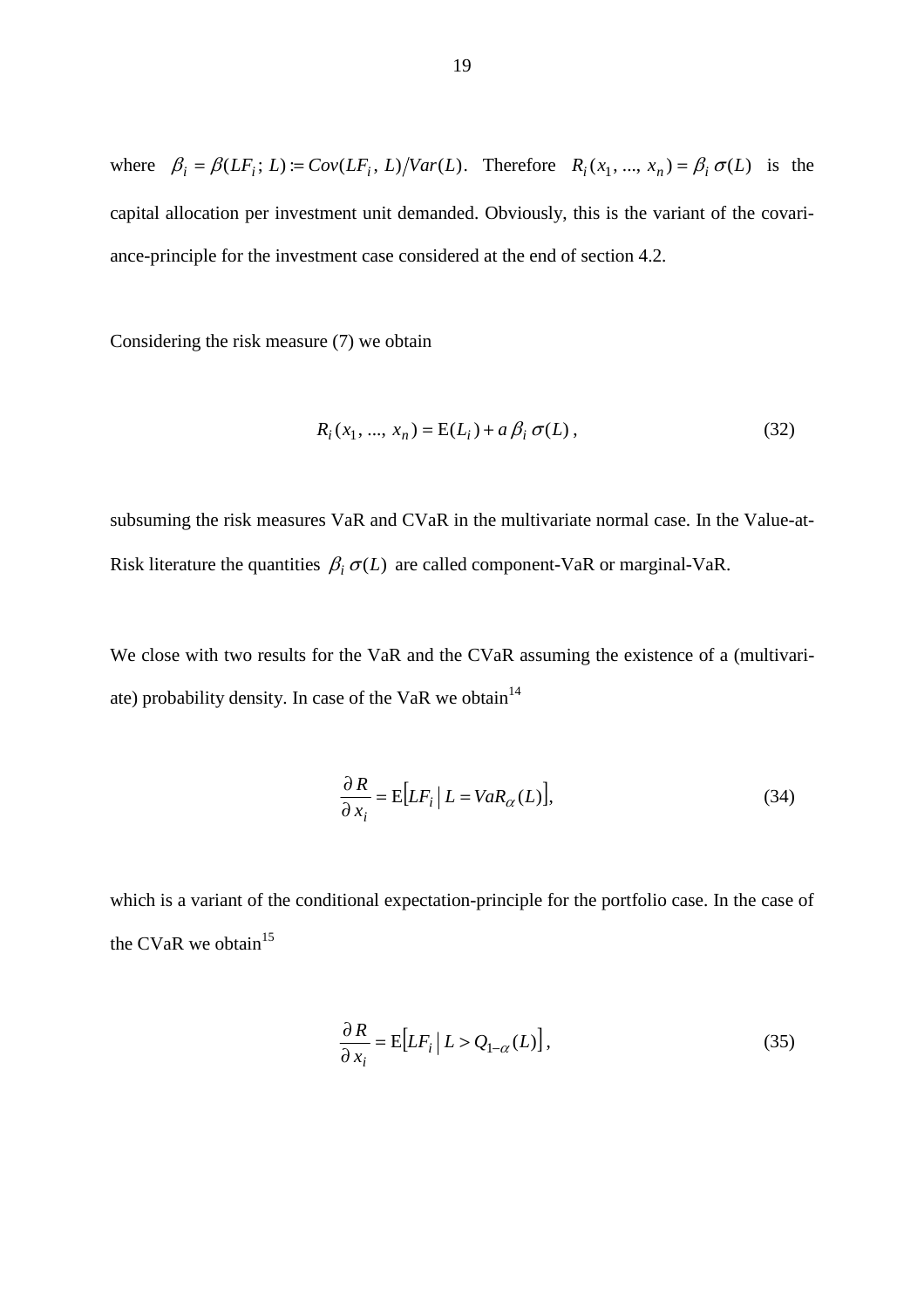which is a special case of the CVaR-principle. The conditional expectations involved can be determined on the basis of a Monte Carlo-simulation or by statistical estimation, e.g. using kernel estimators.

## **5 Additional Approaches**

# **5.1 Firm Value-Based Approaches**

The approaches considered so far are based on a purely internal modeling of the relevant loss variables. In the literature a number of approaches are discussed, which rely on an explicit model of the firm value, typically in a capital market context. Respective results on capital allocation exist in the context of the capital asset pricing model<sup>16</sup> (CAPM), option pricing theory<sup>17</sup> and special models of the firm value.<sup>18</sup>

# **5.2 Game Theoretic Approaches**

Beyond the results of Denault [5] reported in this contribution the results from the game theoretic approach to cost allocation<sup>19</sup> can easily be applied to the situation of the allocation of risk costs<sup>20</sup> (in the sense of necessary risk capital).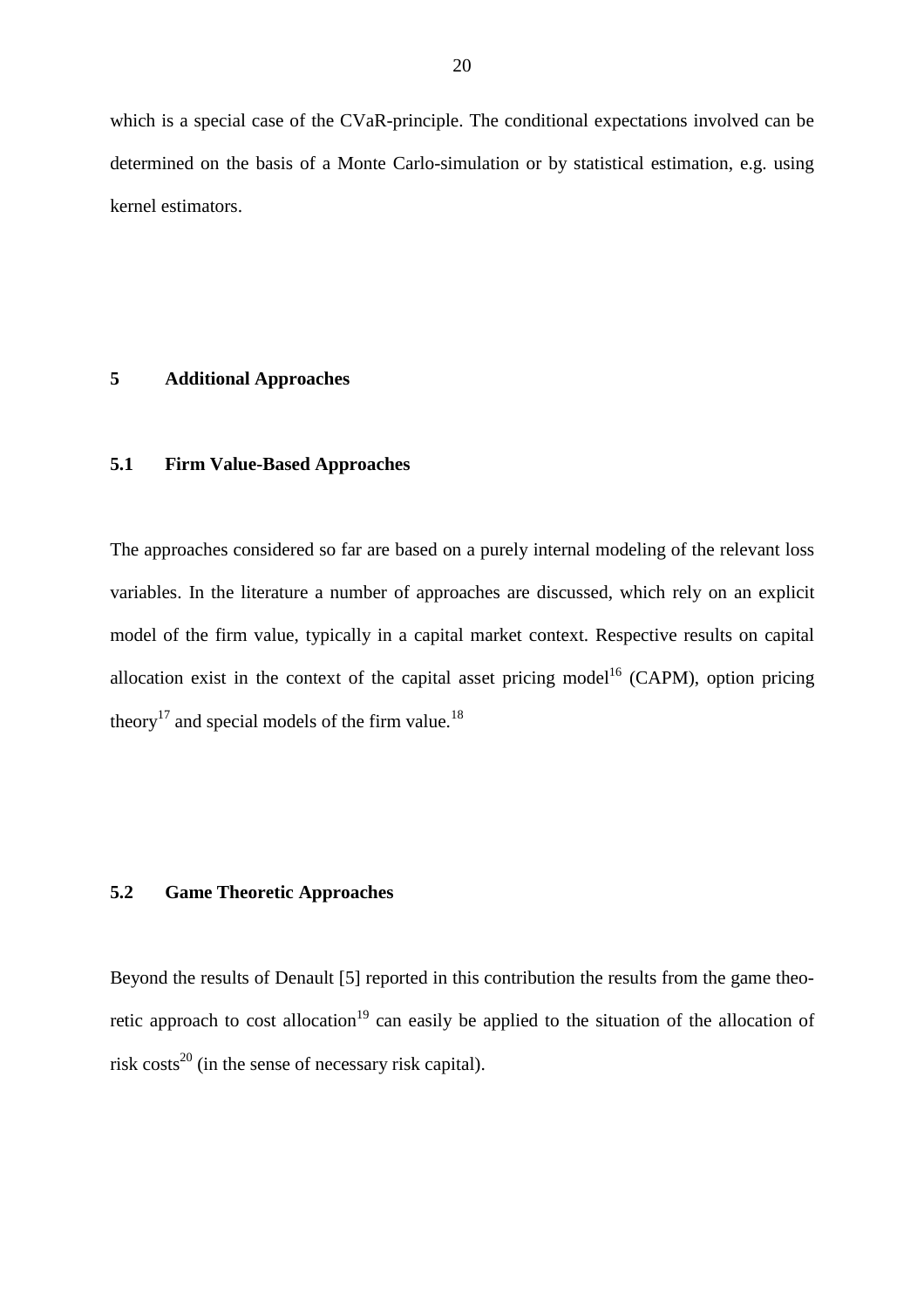## **Endnotes**

- 1 In the literature a number of related notions are used, e.g. capital at risk or economic capital.
- 2 For the question of why risk based capital is scarce and for the necessity of apportioning RAC cf. [3, p. 17] and [18].
- 3 Cf. e.g. [1, p. 65] or [3, p. 10].
- 4 For a critical assessment of capital allocation, cf. [29].
- 5 For various applications, cf. e.g. [3], [6], [17], [20], [21] and [23].
- 6 The subtraction of the expected value E(*S*) pays attention to the fact that the insurance company receives a (risk) premium, which is at disposal to cover claims in addition to the (risk based) capital. For details of this argument cf. [1, pp. 63-64].
- 7 However, risk measures of the first kind, which satisfy a one-to-one correspondence with risk measures of the second kind as explained in [2, section 5.4] can be used, too, and RAC then is defined by  $RAC = E(L) + R<sub>I</sub>(L).$
- 8 For illustrative purposes we typically consider the multivariate normal distribution.
- 9 Cf. [5], [8], [26] and [27] for this approach.
- <sup>10</sup> A similar definition is possible for the insurance case (example 2). But this will because of the diversification effect within the collective – not result in a positive homogeneous risk measure, which would be essential for the validity of the results in section 4.5 regarding (16).
- <sup>11</sup> Cf. [7] and [12, p. 12].
- <sup>12</sup> Cf. [21, p. 65] for this terminology.
- <sup>13</sup> For generalizations cf. [26] and [27].
- <sup>14</sup> Cf. e.g. [11, p. 229].
- $15$  Cf. [24].
- <sup>16</sup> Cf. e.g. [1, section 4.3].
- <sup>17</sup> Cf. e.g. [4], [18] and [19].
- <sup>18</sup> Cf. e.g. [9], [22] and [25].
- <sup>19</sup> Cf. for a survey [28] and for insurance applications [13] and [14].
- <sup>20</sup> Cf. e.g.  $[16]$ .

### **References**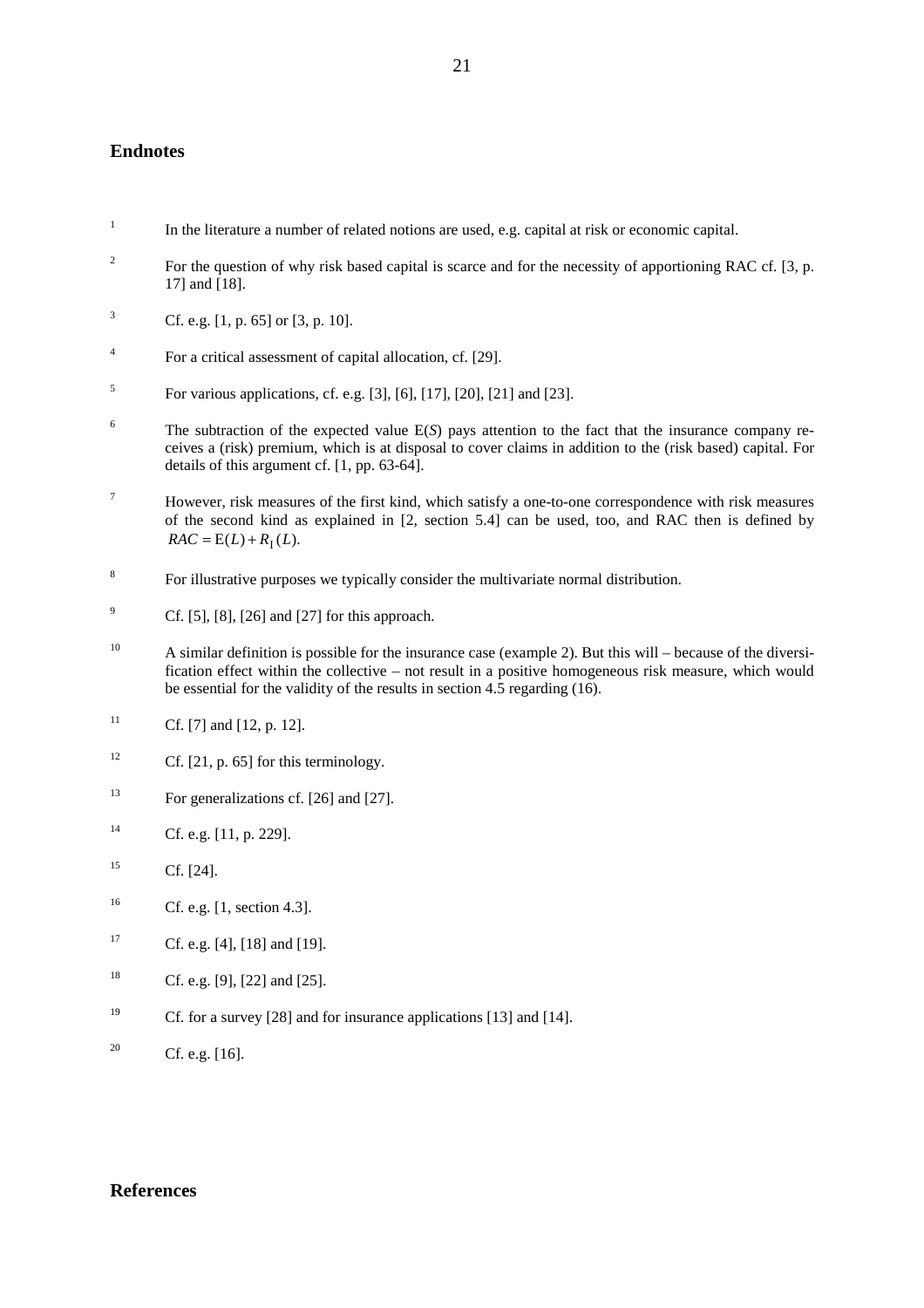- [1] *Albrecht*, P. (1997): Risk Based Capital Allocation and Risk Adjusted Performance Management in Property/Liability-Insurance: A Risk Theoretical Framework, Joint Day Proceedings, 28th International ASTIN Colloquium and 7th International AFIR Colloquium, Cairns/Australia, 57-80.
- [2] *Albrecht*, P. (2004): Risk Measures, Encyclopedia of Actuarial Science, Wiley.
- [3] *Culp*, C. L. (2000): Ex Ante versus Ex Post RAROC, Derivatives Quarterly, Fall 2000, 16-25.
- [4] *Cummins*, D. J. (2000): Allocation of Capital in the Insurance Industry, Risk Management and Insurance Review 3, 7-27.
- [5] *Denault*, M. (2001): Coherent Allocation of Risk Capital, Journal of Risk 4, 1-33.
- [6] *Dowd*, K. (1999): A Value at Risk Approach to Risk-Return Analysis, Journal of Portfolio Management, Summer 1999, 60-67.
- [7] *Fang*, K.-T., S. *Kotz*, K. W. *Ng* (1990): Symmetric Multivariate and Related Distributions, Chapman and Hall, New York.
- [8] *Fischer*, T. (2003): Risk capital allocation by coherent risk measures based on one-sided moments, to appear in: Insurance: Mathematics and Economics.
- [9] *Froot*, K. A., J. C. *Stein* (1998): Risk Management, Capital Budgeting, and Capital Structure Policy for Financial Institutions: An Integrated Approach, Journal of Financial Economics 47, 55-82.
- [10] *Garman*, M. B. (1997): Taking VAR to Pieces, Risk 10, October 1997, 70-71.
- [11] *Gourieroux*, C., J. P. *Laurent*, O. *Scaillet* (2000): Sensitivity Analysis of Values at Risk, Journal of Empirical Finance 7, 225-245.
- [12] *Hürlimann*, W. (2001): Analytical Evaluation of Economic Risk Capital and Diversification Using Linear Spearman Copulas, Working Paper [www.mathpreprints.com/math/Preprint/werner.huerlimann/20011125.1/1ERCDiv ers.pdf].
- [13] *Lemaire*, J. (1984): An Application of Game Theory: Cost Allocation, ASTIN Bulletin 14, 61-81.
- [14] *Lemaire*, J. (1991): Cooperative Game Theory and its Insurance Applications, ASTIN Bulletin 21, 17-40.
- [15] *Litterman*, R. (1996): Hot Spots<sup>TM</sup> and Hedges, Journal of Portfolio Management, Special Issue, 52-75.